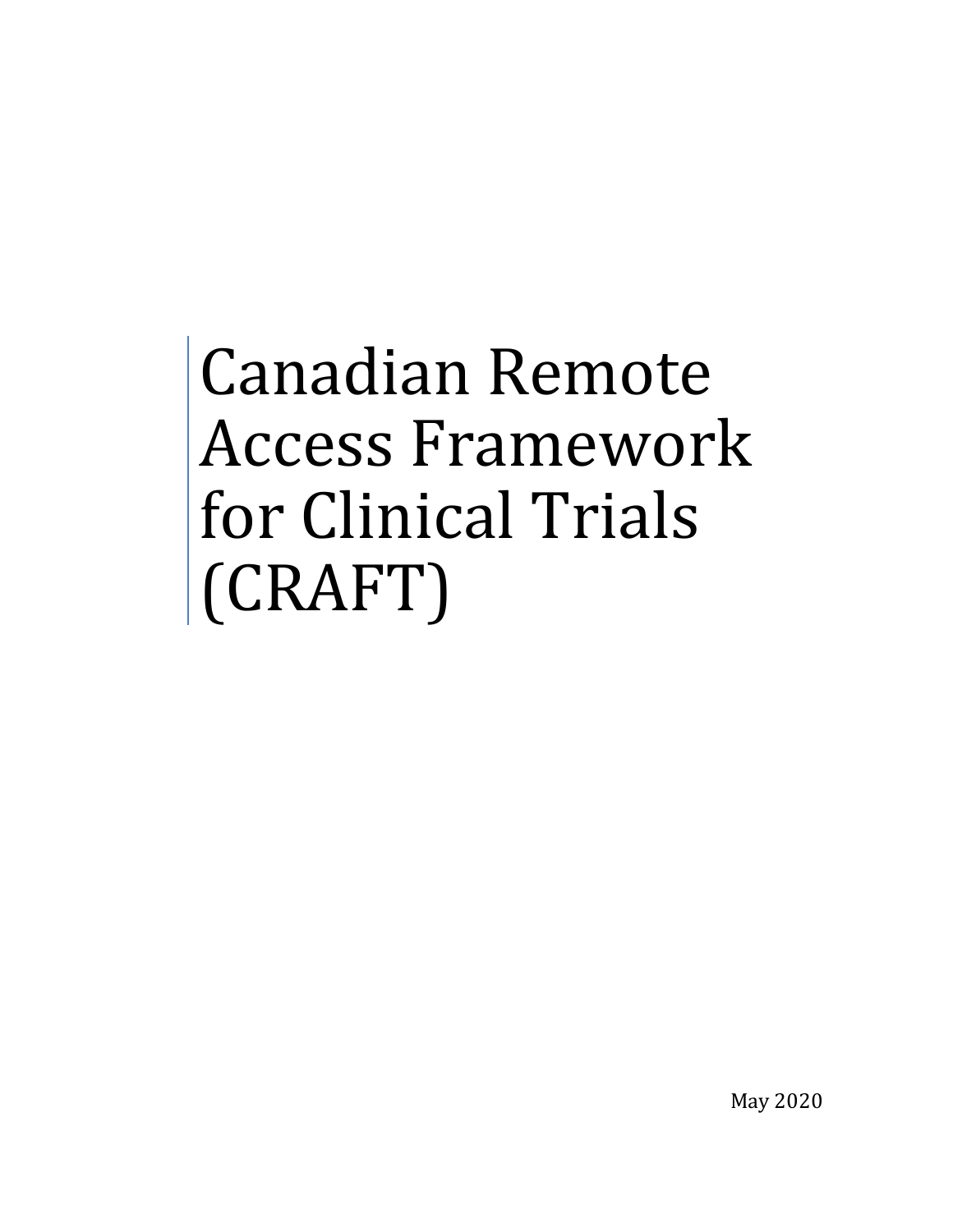#### **For additional information, please contact:**

Canadian Cancer Clinical Trials Network (3CTN) MaRS Centre 661 University Avenue, Suite 510 Toronto, Ontario, Canada M5G 0A3 [info@3ctn.ca](mailto:info@3ctn.ca)

#### **Permission to Reproduce:**

Except as otherwise specifically noted, the information in this publication may be reproduced, in part or in whole and by any means, without charge or further permission from the Ontario Institute for Cancer Research (OICR) provided that due diligence is exercised in ensuring the accuracy of the information reproduced, OICR is identified as the source institution as the legal entity for the Canadian Cancer Clinical Trials Network (3CTN), and the reproduction is not represented as being an official version of the information, or as having been made in affiliation with, or with the endorsement of OICR.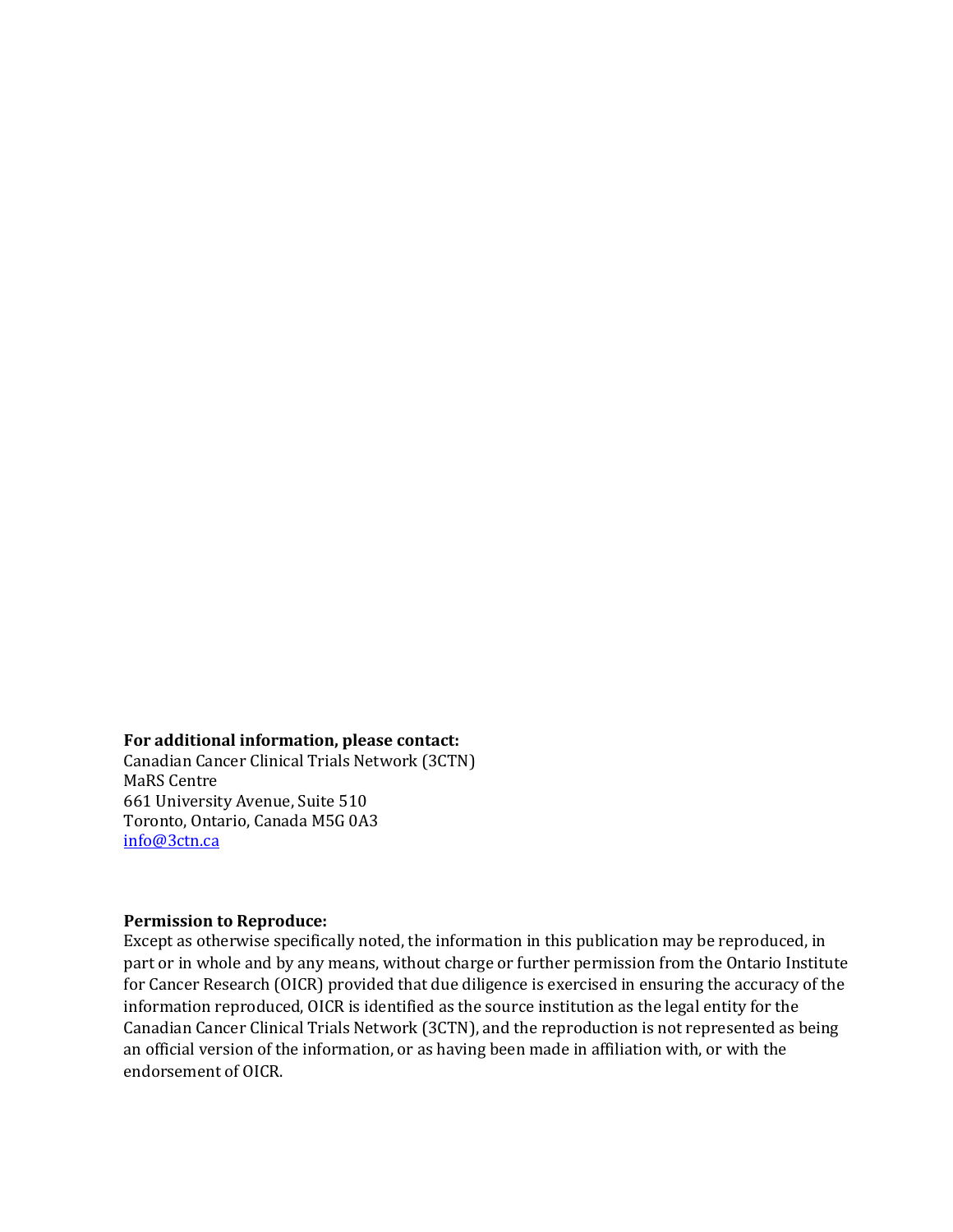## **Table of Contents**

| 2. |                                                                                                |
|----|------------------------------------------------------------------------------------------------|
| 3. |                                                                                                |
| 4. |                                                                                                |
| 5. |                                                                                                |
|    |                                                                                                |
| 6. |                                                                                                |
| 7. |                                                                                                |
|    | Appendix A: Canadian Remote Access Framework for Clinical Trials, Steering Committee & Writing |
|    |                                                                                                |
|    |                                                                                                |
|    |                                                                                                |
|    |                                                                                                |
|    |                                                                                                |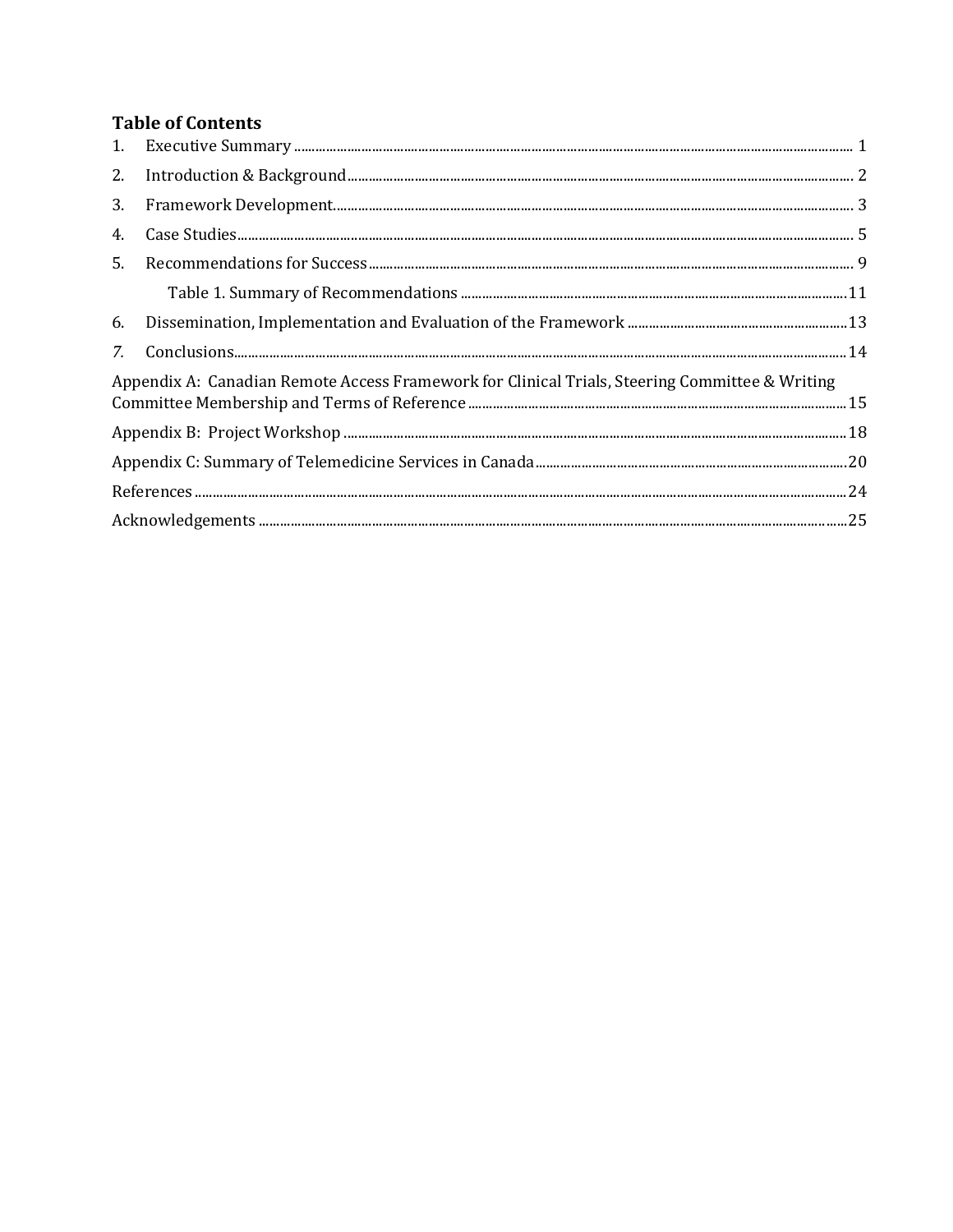#### <span id="page-3-0"></span>**1. Executive Summary**

Clinical trials are the essential step to prove that treatments and other health interventions are safe and effective. For many patients, a clinical trial can offer alternative or otherwise unavailable options, including access to innovative drug therapies, diagnostic or imaging technologies, surgical procedures or supportive care interventions that have the potential to lead to improved outcomes in survival and/or quality of life. In addition to bringing new therapies to patients, clinical trial activity has been demonstrated to improve the performance of health systems [1]. Moreover, financial investments in clinical trials have a positive impact on the economy as measured by GDP [2].

Access to trials is limited for many Canadians. The distance to the nearest cancer centre currently precludes at least 10 million Canadians from participating in trials [3, 4]. Travel time and associated costs for rural and remote populations are prohibitive.

There are strong arguments for addressing this challenge.

- *Ethical principles require addressing disparity in access*. Consistent with the core principle of *accessibility* outlined in the Canada Health Act, improved trials access aligns with the ethical principles of promoting welfare, justice and respect for persons [5].
- *It will result in better science.* With broader geographic participation and a more representative trial cohorts, results will be more readily generalizable and show greater concordance with what might be expected in the real world. It will also be easier to evaluate treatments for more rare cancers and molecular subtypes to realize the potential of precision medicine.
- *It will contribute to better outcomes.* Facilitating remote access to trials holds not only expands treatment options and potential benefit for individual patients, but faster overall accrual expected for the study would generate results sooner, contributing to more rapid availability of research findings and adoption by the healthcare system.
- *It will improve productivity and global competitiveness.* While Canada distinguishes itself in terms of both productivity and the quality of its clinical research compared to other countries, trial sponsors also prioritize rapid accrual, reliable projections and performance [6]. Innovation that leverages technology to bring more patients into trials, more quickly, can offset relatively low population densities that are the reality in most areas of the country and bring participation rates more in line with international benchmarks.
- *The time is right.* New regionalized models of care and advances in digital technology, like telehealth and virtual consults, have created an opportunity to address the problem of remote access to clinical trials in Canada.

The Canadian Cancer Clinical Trials Network (3CTN) is a national organization focused on strengthening and supporting clinical trials performance. Recognizing the challenges, opportunities and benefits described above, 3CTN formed a multi-stakeholder Steering Committee to create a Canadian Remote Access Framework for Clinical Trials (Appendix A). The Steering Committee provided oversight of the framework development process including articulating the recommendations in this document.

Key steps in developing the Framework included:

- A structured literature review
- An analysis of two case studies selected or detailed analysis
- Key informant interviews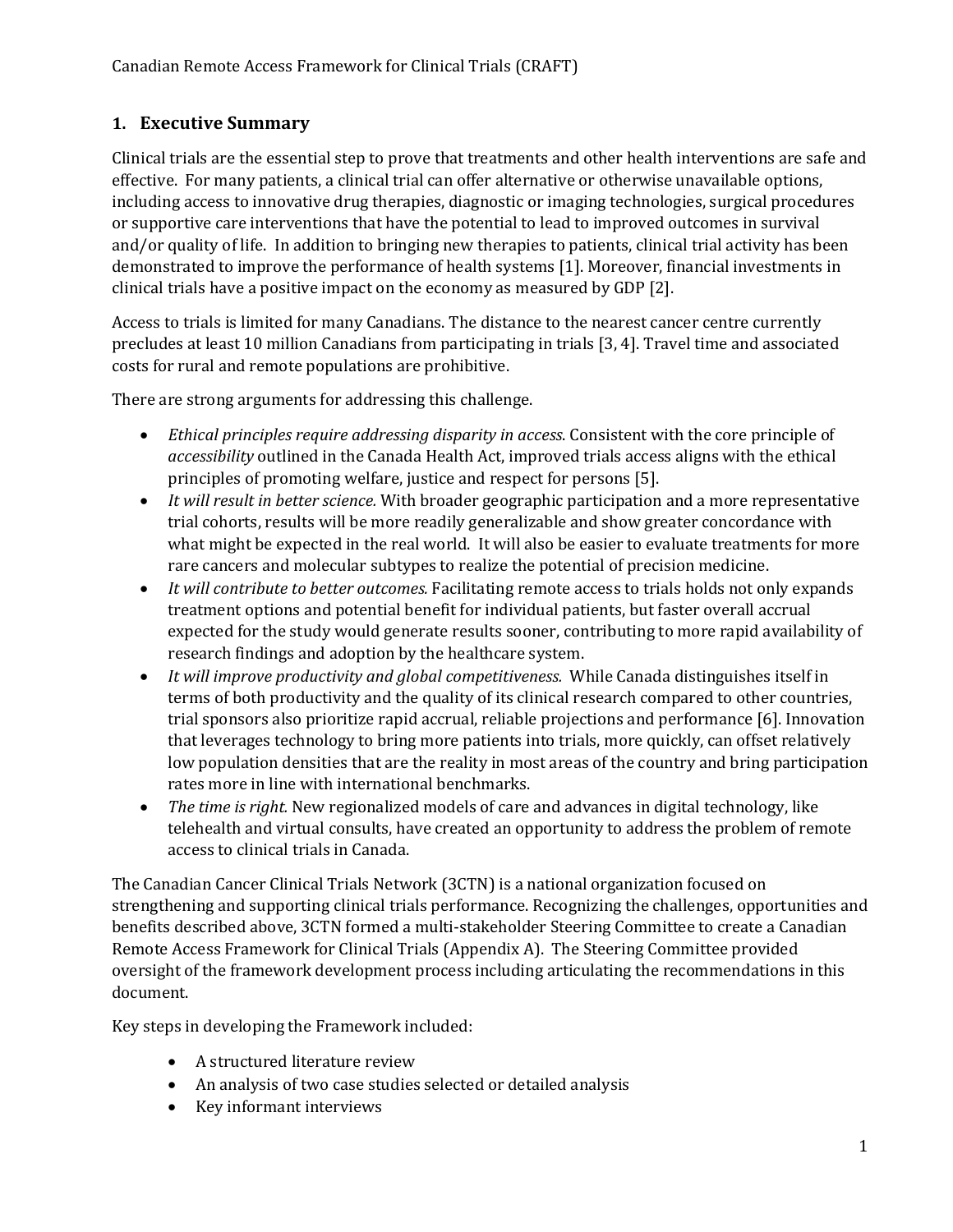• A multi-stakeholder workshop and validation of its findings

A draft framework was developed at a structured, solution-focused workshop. The framework was based on leading practices from the literature, case studies and interviews and discussion from workshop participants. The workshop participants unanimously endorsed moving forward with the proposed Framework recommendations and develop plans for implementation.

The Framework is structured as a series of formal recommendations focused on:

- Infrastructure development and system support (includes training and required tools)
- Costs and funding requirements
- Patient privacy
- Considerations for trial planning and conduct
- Regulatory requirements to accommodate and support remote access trials
- Ethics Review
- Indemnity and insurance issues
- Engagement, communications and advocacy

The Framework was developed in the context of oncology with a view to being useful and adaptable in other therapeutic areas.

An implementation roadmap is structured around:

- Pilot and formally evaluate proof of concept clinical trials in the Canadian setting;
- Incorporate "lessons learned" into scaling activities i.e. additional regions, trial designs, trial site configurations, disease types; and,
- Establish health policy, research and professional practice norms to recognize remote trial conduct as a standard practice in Canada.

Implementation of the Framework recommendations activities are now underway.

#### <span id="page-4-0"></span>**2. Introduction & Background**

The ethical principles guiding the conduct of research support improving access to clinical trials for people who live in remote and rural areas. The principles of respect for persons and equity, including the just distribution of resources and of risk and benefit, requires that people, regardless of where they live, should have the opportunity to participate in clinical trials [7].

Participation in clinical trials is low in Canada. For cancer trials, the reported rates of trial participants to new incident cancer cases are 4.7% overall and as low as 1% in some Canadian provinces as compared to 14% in the UK [8, 9]. It is likely that these differences are linked to the issue of access, at least in part. In Canada, over 30% of the population reside outside of large/medium population areas where regional cancer centres may be located [10]. Trial recruitment and retention is challenging for these patients. Study protocols may have eligibility criteria that limit distance from the participating centres. Healthcare providers and patients cite the ability for attending study visits that take place at the cancer centre as a primary factor for considering trial participation [11]. Making trials more available in community-based centres would broaden the treatment options for individuals in rural and underserved regions where the physical and financial burden of trial participation is greater. Given low patient accrual is a leading reason cited for premature trial closure, the scale of unrealized accrual potential in Canada is enormous [4].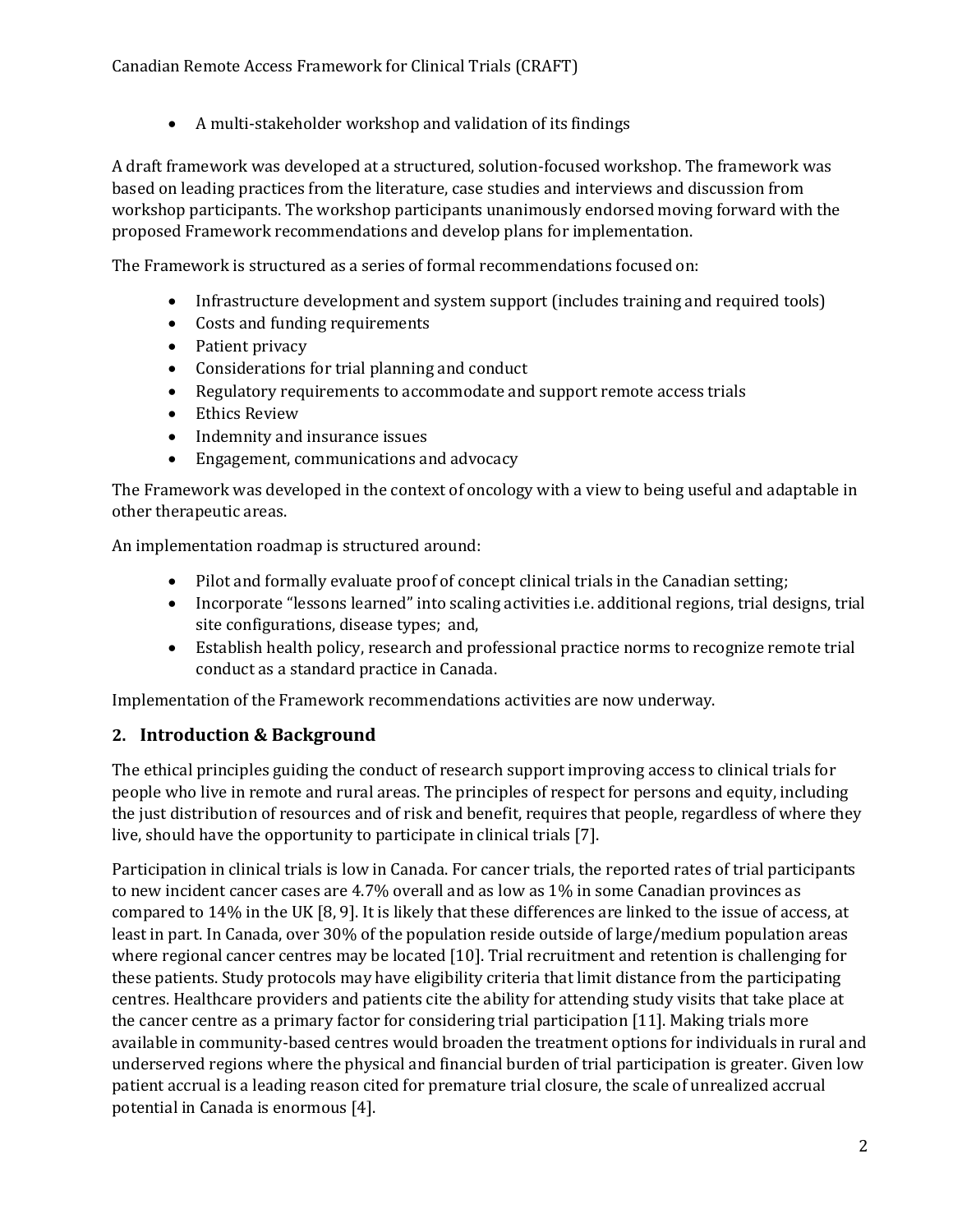Creating recruitment opportunities for all patients, regardless of their place of residence creates a favourable and fairly balanced distribution of potential risk and benefit. Individuals and the people they represent that are excluded from clinical trials cannot benefit directly from research interventions and generalizability of findings may be reduced. Conversely, when the study populations more accurately represent the cross-section of Canadians, there is a potential to increase reliability and generalizability of findings and overall benefits arising from the research. The Canadian Partnership Against Cancer in its Canadian Strategy for Cancer Control called for a focused pan-Canadian effort to identify and systematically address inequities in the cancer system to ensure everyone has a chance to achieve the best possible outcomes [12].

The time is right to consider new approaches to delivery trial opportunities to patients in remote and rural areas. The widespread use of telemedicine/telehealth services in all provinces has created the mechanism for more equitable access. Using a hub and spoke model of telemedicine healthcare delivery at 63 geographic sites throughout the interior and northern British Columbia, thoracic surgical cancer patients living remotely saved an average travel distance of 766 km. With over 15,000 patient encounters between 2003-2015, more than 11.5 million km of travel was deferred [11]. In Ontario, telemedicine helped patients avoid more than 270 million km travel for >890,000 consultations in 2017/18 alone [13].

In 2012, the Canadian Senate Committee on Clinical trials identified the need for infrastructure improvements. The goal of which was to increase Canada's global competitiveness in the clinical trial sector and ultimately to improve access to innovative medicine for Canadians [14]. Teletrials can enhance Canada's potential for patient accrual in the eyes of research sponsors. Maximizing recruitment by extending opportunities to a broader segment of the population can favorably impact study feasibility decisions, particularly in the case of rare diseases where the potential number of patients in a research site's catchment area may be very low. Establishing less burdensome means for remote participation will help promote recruitment, retention and access to treatment interventions for those who are otherwise unable to travel.

Recognizing the challenges, opportunities and benefits described above, a multi-stakeholder Steering Committee convened to create a Canadian Framework for Remote Access to Clinical Trials. The committee reviewed current models for remote access to determine suitability for Canada's health care system and clinical research environment. This paper summarizes the result of these deliberations and proposes a framework applicable for conducting trials across all regions of Canada that draws from comprehensive and structured, multi-stakeholder review of existing teletrials programs and services.

## <span id="page-5-0"></span>**3. Framework Development**

The process for developing the framework is illustrated in Figure 1. A Steering Committee of stakeholders with expertise and knowledge of Canada's clinical trial environment was convened by 3CTN (refer to Appendix A for a list of Steering Committee members and committee terms of reference). The committee was charged to review existing models for remote access to trials; assess Canadian health system readiness; identify needs and enabling mechanisms; and to develop recommendations that would serve as a framework for a Canadian approach.

Published literature was searched using MESH terms "clinical trials" and "health services accessibility" of Medline and Embase databases to identify existing models that enabled rural and remote patients to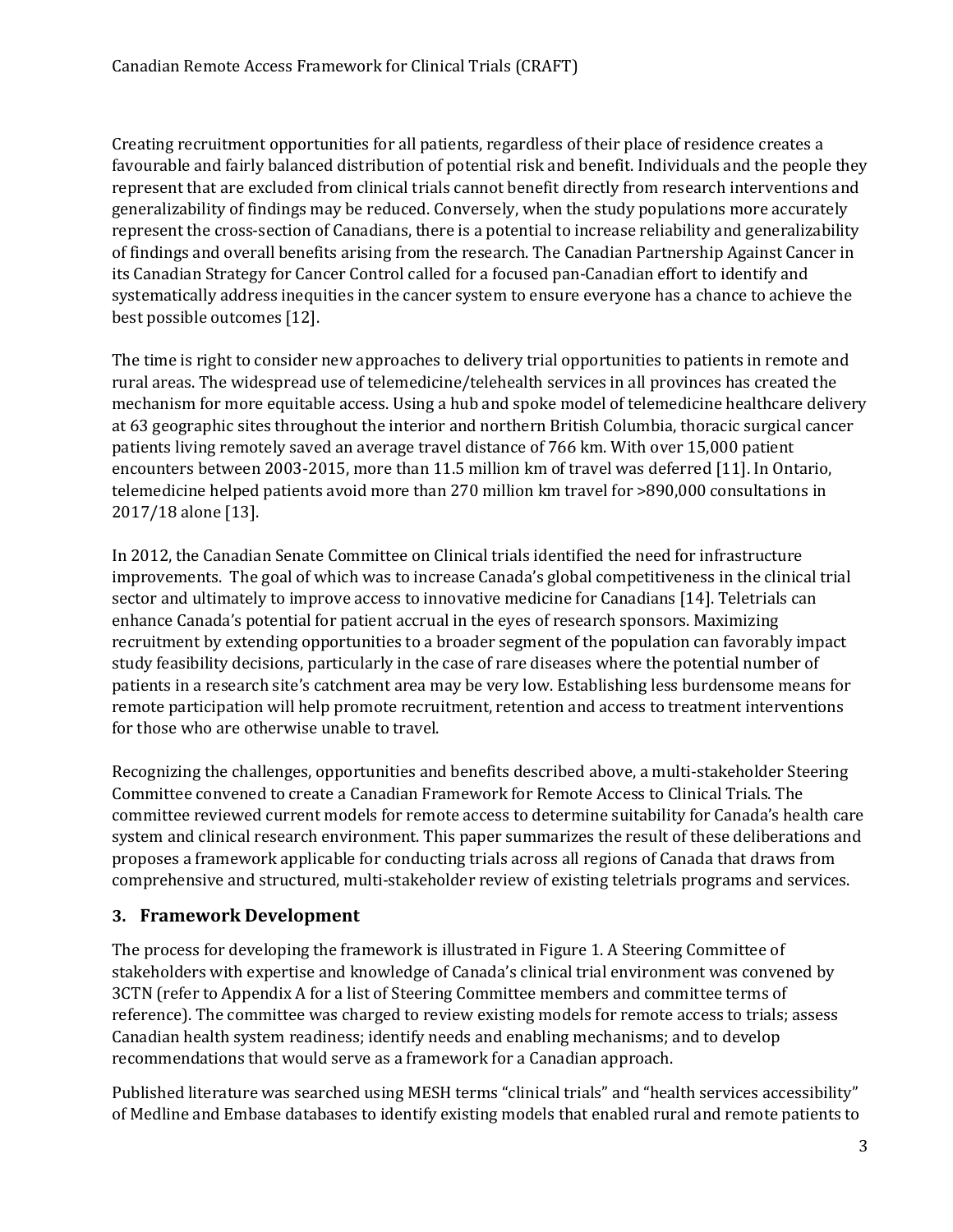participate in trials closer to their homes. Both publications and references were reviewed for relevance. Stakeholder interviews, including trial sponsors, ethics board members, regulators, health services providers, patients and clinical trial researchers were conducted to identify relevant initiatives, case studies and existing resources to help plan, assess feasibility and support trial conduct for geographically remote patients.

Results from the publications and interviews informed the focus of a structured workshop held at the 2019 Canadian Cancer Research Conference (see Appendix B). Workshop participants included trial sponsors, experts in telemedicine delivery, clinical trial agreements, regulatory affairs, research ethics and privacy, clinical research professionals and patients from cancer centres and satellite sites as well as representatives from Health Canada. Interactive sessions were designed to obtain opinion on framework options put forward by the project Steering Committee, advice on implementation including highlighting where clarification within current regulatory guidelines would be necessary to foster adoption.



*Figure 1. Project overview and framework development process* 

#### **Highlights from the Literature Review**

Multiple publications include recommendations that call for trial sponsors and researchers to explore the use of technologies and other tools to reduce the time and travel burdens associated with clinical trial participation [15, 16]. Although the review found limited examples of decentralized trial conduct in the Canadian population [17, 18], it did reveal existing mechanisms for delivering standard of care cancer treatment at local community healthcare centres via telemedicine programs. All provincial healthcare systems support telemedicine use for remote clinical services [11, 19]. For example, Alberta's Community Cancer Network enables coordinated care and treatment amongst tertiary, associate and community cancer centres. The potential for leveraging routine use of technologies for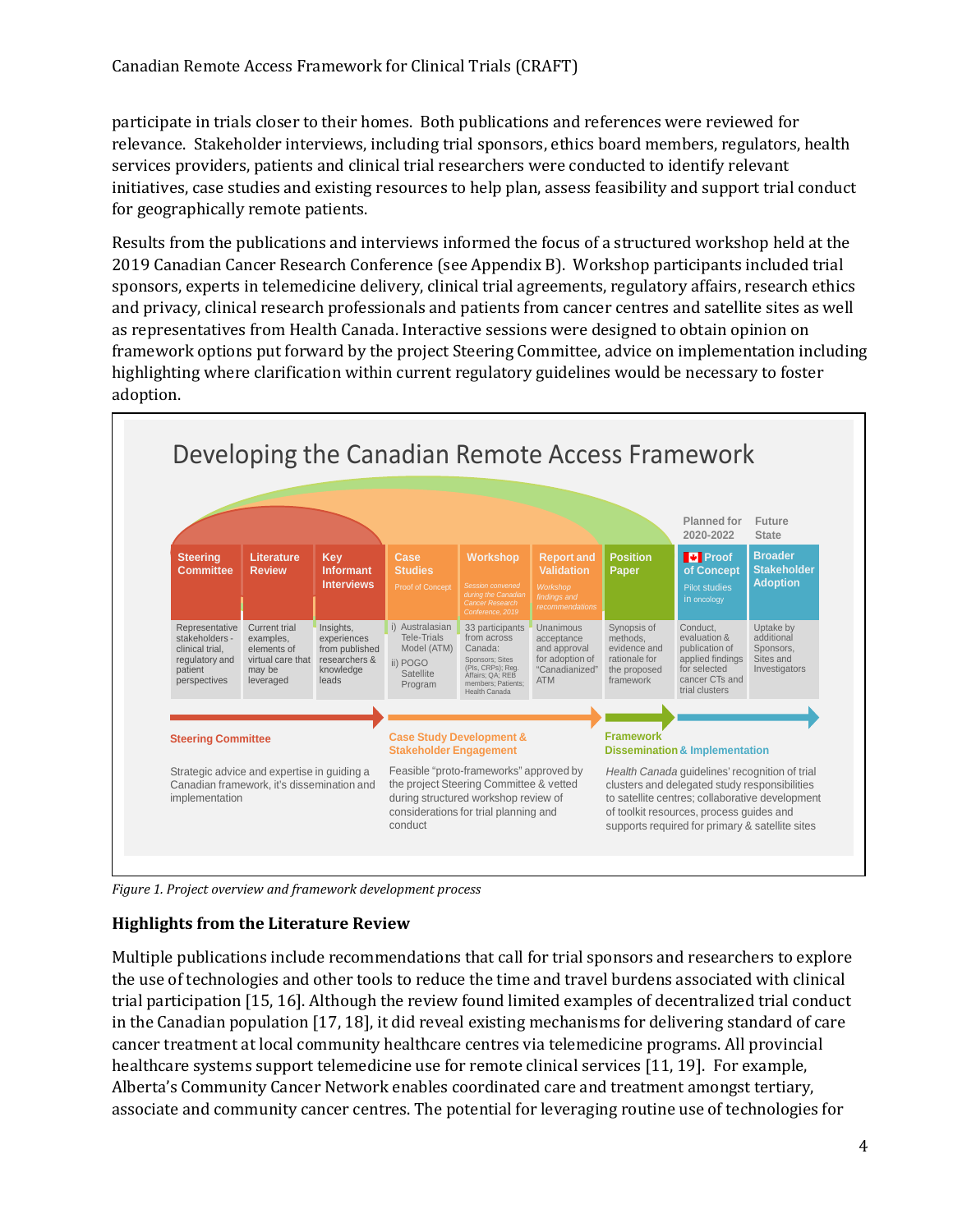remote healthcare for clinical research activities was widely noted. A number of publications summarized methods and results of processes for teleconsent, remote patient monitoring, data capture and reporting of safety and other trial endpoints and patient reported outcomes [15, 20-23]. A few models of central coordination of trials with some activities conducted at satellite centres were identified and summarized below.

#### <span id="page-7-0"></span>**4. Case Studies**

Two successful models of remote trial access were identified through the literature review and key informant interviews: the Clinical Oncology Society of Australia (COSA) Australasian Teletrial Model (COSA ATM) and the Pediatric Oncology Group of Ontario (POGO) Satellite Program [24, 25]. Both models leverage telemedicine technologies and health care collaborations to enable participation of remote and rural patients in trial research. These programs not only provide templates for structures and processes to conduct trials with remote patient participation but also show the feasibility, efficiency and effectiveness in trial site organization and operation. Experiences drawn from each model provide learning opportunities for adapting and scaling the approaches to a range of trials/activities and trial site capabilities in Canada.

#### **COSA Australasian Tele-trial Model**

Australia has historically experienced lower rates of clinical trial enrollment than would be expected from international recommendations and benchmarks. For rural, regional and rare cancer patients, rates of enrollment are even lower. The main rural and regional barriers to the availability of trials closer to home are travel-related costs and inconvenience. Pre-existing regulatory and governance processes had not been able to adequate address these problems [26, 27].

To address the challenge, the COSA ATM was developed in collaboration with stakeholders to improve access to clinical trials. The model was endorsed by both professional organizations such as COSA and governments which provided funding for development and implementation of the model and pilot studies. The tele-trial model is conceptually straightforward: patient recruitment, retention and national trial capacity are enhanced by decentralizing the processes of a clinical trial. With agreement from the trial sponsor, a primary site holds overall responsibility for supervision and coordination of trial-related matters for the "trial cluster" in collaboration with local satellite site(s) (see Figure 2). Depending on capabilities and clinical research experience, defined trial procedures may be delegated to satellite site clinical personnel and conducted during in-person patient visits or via telemedicine.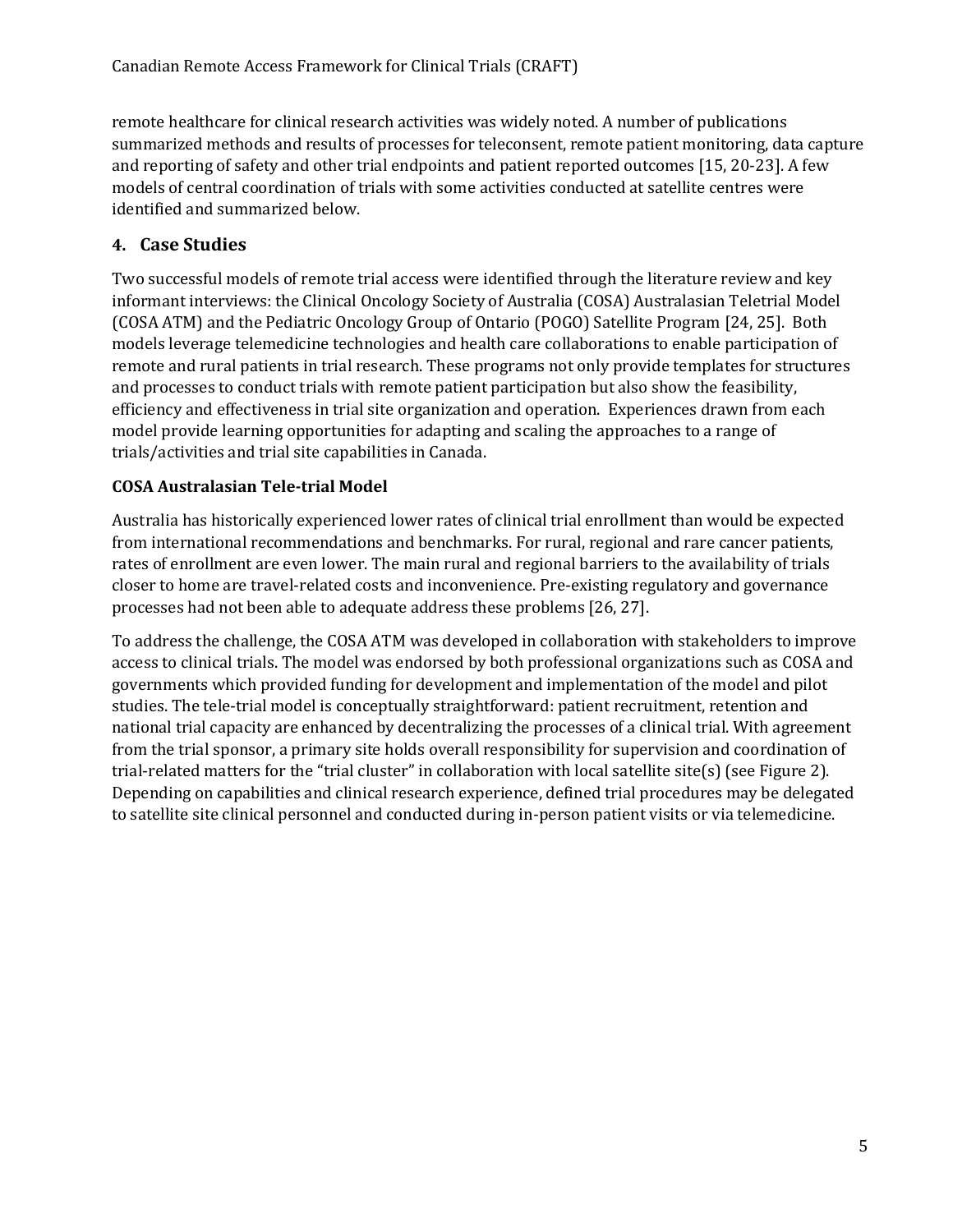

*Figure 2. A trial cluster from the Australasian tele-trial model. Adapted from Clinical Oncology Society of Australia, Australasian Tele-Trial Model: A National Guide for Implementation. 2016.*

Central to the COSA ATM model is the concept of a "cluster" in which there is an explicit delegation of roles and accountability between primary (i.e. cancer centre) and satellite sites (i.e. remote health care centre). The COSA ATM provides tools defining roles and responsibilities, ensuring competencies and overseeing and managing delegated investigator responsibilities for protocol conduct between the primary trial sites located at tertiary cancer centres and satellite sites. The model is sufficiently flexible for different site configurations and range of satellite site capabilities [26, 27].

Successful pilot studies of the COSA ATM model include industry, cooperative group and investigatorsponsored trials of different designs and interventions. A formal evaluation of a randomized Phase III trial (Monarch E) conducted using the model found that [28]:

- The data produced was acceptable for commercially sponsored research destined for marketing applications and regulators;
- The teletrials model enabled rural and remote patients to access clinical trials closer to home;
- Teletrials was an efficient way of increasing clinical trials capability and training of regional sites in Good Clinical Practice (GCP);
- There was broad national support for the implementation of a uniform teletrials model.

The model was adopted by Australian states and recently the Federal Government of Australia announced an investment of \$100 million over the next five years to provide stimulus funding for innovative proposals with potential for scaling and national application [29].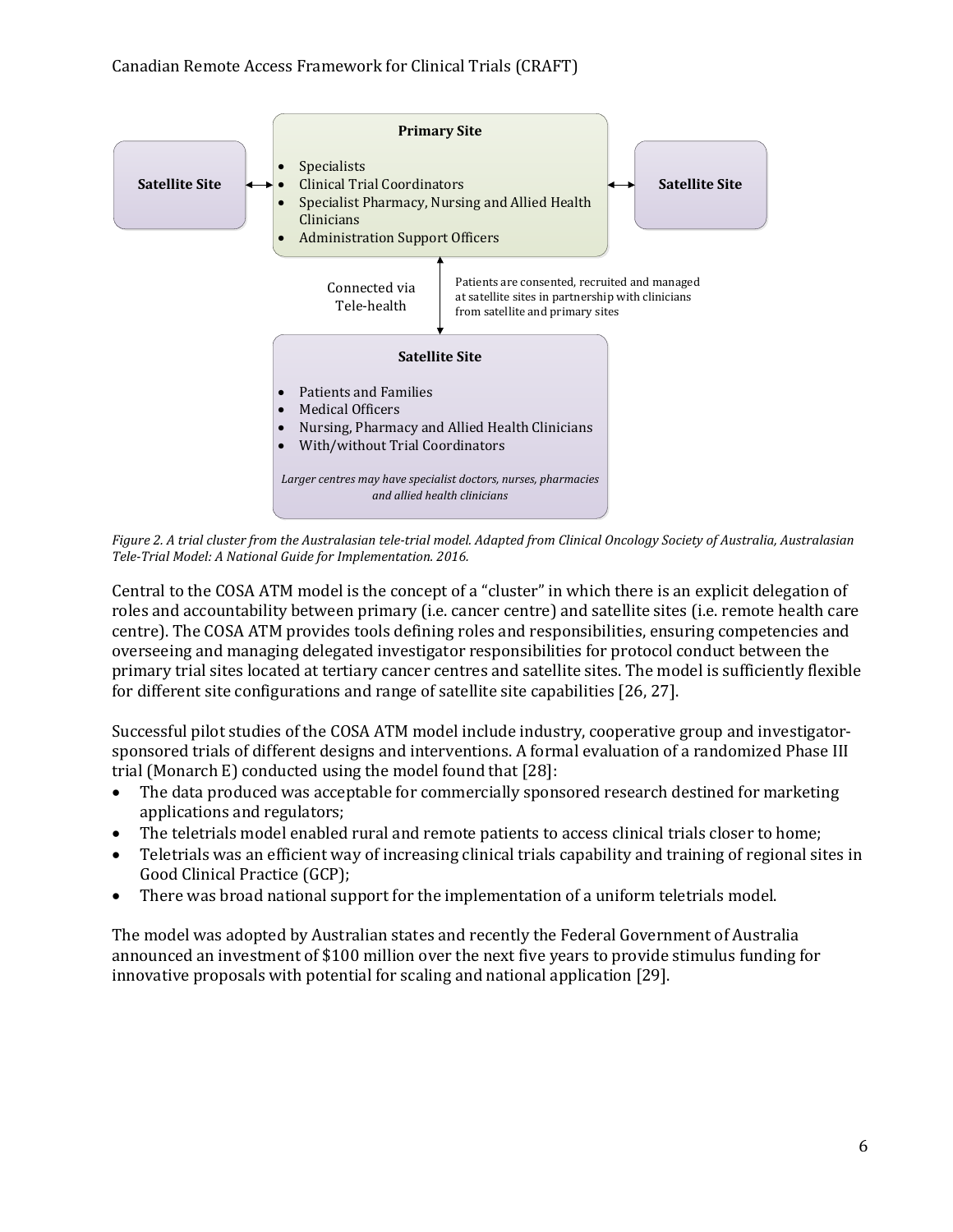#### **Pediatric Oncology Group of Ontario (POGO) Satellite Program**

Participation in multi-centered trials is a core component of childhood cancer care. Given the relatively small numbers of children with cancer, it is not feasible for community hospitals centres to independently obtain the expertise, capacity or infrastructure required for engaging in trial activities. Since 1998, POGO's Provincial Pediatric Oncology Satellite Program has enabled the transfer of certain aspects of a child's clinical care including clinical research activities to a community hospital closer to the child's home. The POGO model is a networked, shared-care system based on a partnership between Ontario's five tertiary hospitals and POGO Satellite Centres in community hospitals.



*Figure 3. Map of POGO-affiliated tertiary-satellite sites. Reprinted from Childhood Cancer Care Plan: A Roadmap for Ontario, 2018-2023. Toronto: Pediatric Oncology Group of Ontario (POGO);2018. Reprinted with permission.* 

The POGO model defines the Satellite Practice and is funded by Ontario's Ministry of Health and Long-Term Care (MOHLTC). Tertiary and satellite centres sign letters of agreement (LOA) and receive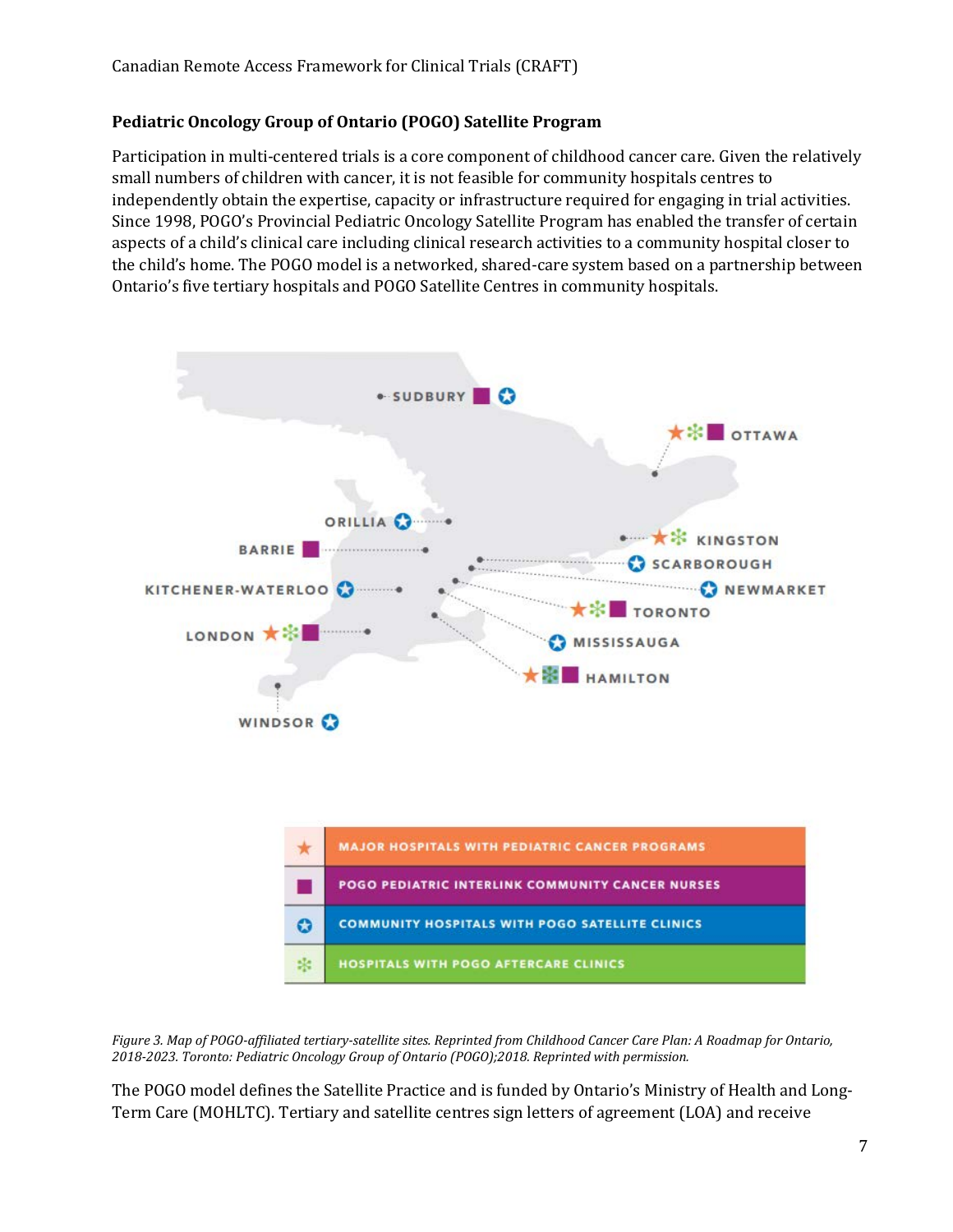funding to implement Satellite Program standards & guidelines, operating requirements and responsibilities. All satellite centres recognize the Ontario Cancer Research Ethics Board (OCREB) as the board of record for all studies that have patients sent "closer-to-home" on protocol. POGO provides central oversight and serves as a coordinator and administrative lead for maintaining satellite program and research agreements, designated satellite investigator (DSI) curriculum vitae & current medical licenses. POGO further supports the streamlined ethics review process and core clinical research training delivery (Tri-Council Policy Statement (TCPS) v2, International Council for Harmonisation of Technical Requirements for Pharmaceuticals for Human Use: Guideline for Good Clinical Practice (ICH-GCP) & Health Canada Food and Drug Regulations, Part C, Division 5). Study-specific training can typically be facilitated and completed by POGO in advance or just-in-time training may be completed by the Principal Investigator as required.

In this model, the scope of responsibilities at the primary site includes:

- Ongoing development of its existing satellite site network and expansion, as necessary;
- Delegated review and inspection of research study processes at satellite sites;
- Facilitating communication and supporting knowledge exchange for satellite sites;
- Centre funding disbursements and expenditure reporting;
- Assuring adherence to provincial standards and guidelines;
- Managing standard operating procedures (SOP) quality and compliance;
- Assessing protocol feasibility and risk management, for example assessing drugs (IV vs oral, phase, capacity to transport, expertise to store/prepare/give), complexity of treatment, access to diagnostic tests and their timelines to ensure tests can be done in the protocol-defined windows, data collection and management;
- Ensuring an appropriate risk-based monitoring program in place, through a combination of central, peer-to-peer onsite monitoring.

The success of this initiative is due to a number of factors. First, POGO's centralized approach for managing regulatory compliance systems and SOPs allows centres to focus on trial patient care and case management and effective multi-stakeholder engagement, oversight and collaboration. Second, stakeholders include trial sponsors and coordinating groups such as  $C^{17}$  - the national pediatric oncology network, the Children's Oncology Group (COG), and the US National Cancer Institute (NCI), which endorse the model for conduct of their trials [25, 30].

#### **Findings from the Case Study Models**

#### *Proof of Concept*

Both the COSA ATM and POGO's Satellite Program provide proof of concept that remote access models can effectively and efficiently provide access to trials for populations that would otherwise be excluded by virtue of geography. US National Cancer Institute Community Cancer Centers Program three year pilot provides further evidence of feasibility and improvement in trial recruitment [31]. Results showed an increase in the number of open trials as well as faster rates of patient accrual by community-based cancer centres when compared to national data.

The models have structural similarities. A primary centre and its Qualified Investigator hold the overall responsibility for trial activities in a hub-and-spoke or 'cluster' collaboration with satellite sites. Trial responsibilities and activities may be delegated to sites based on their interest, personnel and infrastructure to support clinical trials. Both models leverage existing health care system technologies and clinical care pathways. Lastly, both models apply a risk-based approach in: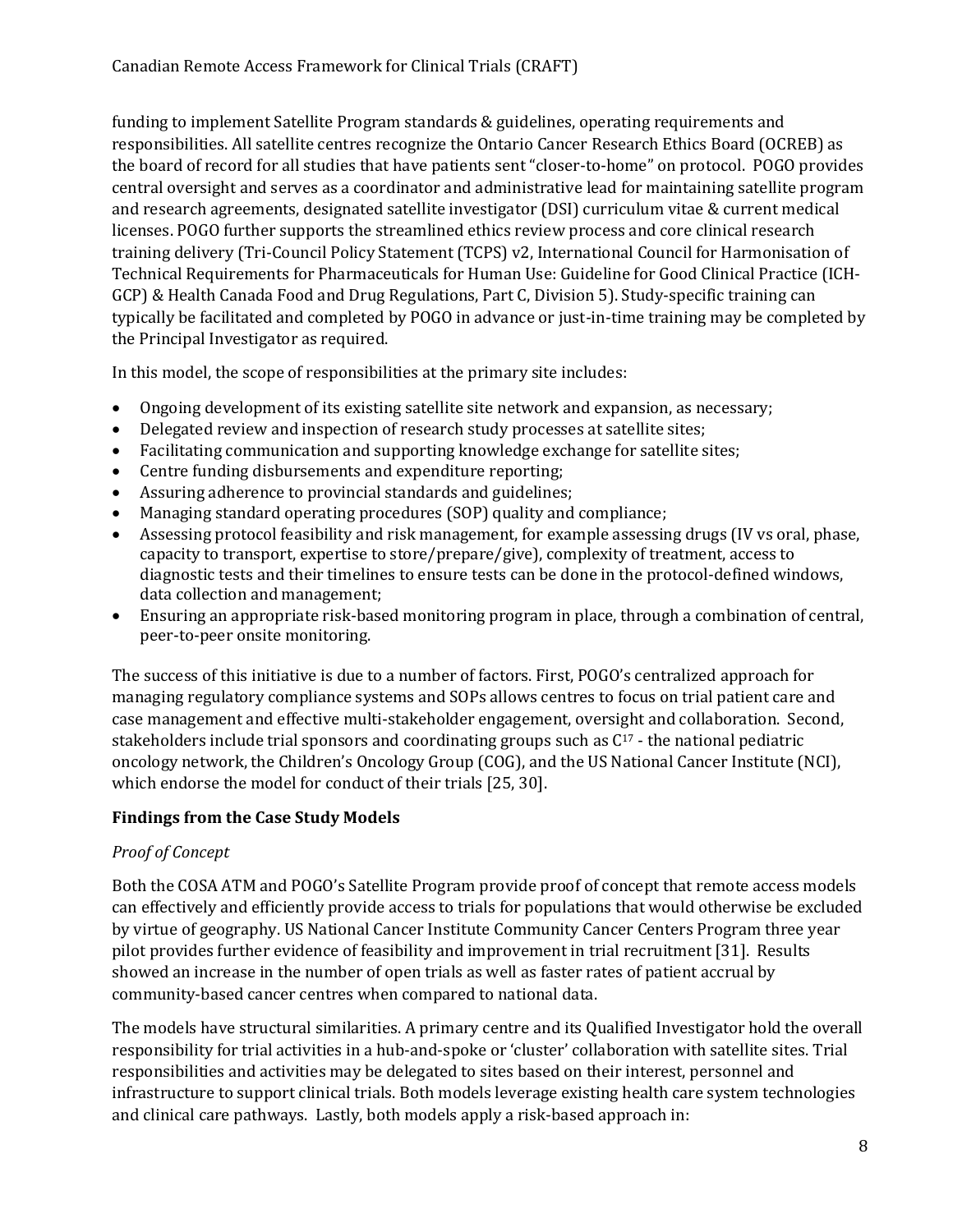- Selecting participating centres;
- Establishing the scope of activities performed in those centres;
- Developing supervision and monitoring plans to each locations' qualifications and capacity;
- Using pre-approved agreement templates to expedite trial startup.

While both models show that leveraging health care delivery systems to encompass clinical trial activities is feasible, there are some differences: POGO serves as a central, network support for site/investigator qualification, compliance, quality systems and coordination. The POGO Satellite Program was tested in the Canadian environment, builds on a tradition of integrating trials into pediatric cancer care. The COSA ATM model is applied on a trial by trial basis based on protocol requirements and site capabilities [8]. Similarities between Canada and Australia suggest the COSA ATM approach would be a feasible option for Canada given similarities of rural population distributions, existing national cancer center networks and comparable regulatory and health system funding arrangements.

#### *Leveraging Telemedicine and Building on other Emerging Models of Care in Canada*

Leveraging existing and emerging provincial models for remote care delivery is critical to the success of remote trial participation. In Canada, all provincial governments have facilitated implementation and expansion of telemedicine services driven by service uptake, cost savings analyses and high patient and provider satisfaction data. Health data platforms and technology advancements that are compliant with privacy regulations have simultaneously enabled timelier, effective patient assessments and data collection and review between health providers at different health care facilities.

In addition, there are examples in Canada of care services that extend outside of regional and tertiary centres*. Alberta Health Services' Community Cancer Network* is one such model. It is comprised of two tertiary centres, four associate centres and 11 community cancer centres. The network provides treatment, psychosocial & palliative care, prevention and screening services. Community cancer centres must satisfy eligibility criteria for safe and effective chemotherapy treatment and follow-up care. Once the criteria are met, patients are eligible to participate under the Outpatient Cancer Drug Benefit Program.

*The North East Regional Community Oncology Clinic Network (COCN)* teleoncology program operating out of Sudbury, Ontario serves a population of 600,000 spread over about 300,000 square kilometers. A regional network of fourteen regional satellite clinics offer imaging, chemotherapy and in one case, radiotherapy to 5,000 patient consults annually. In Atlantic Canada, the *Closer to Home* policy covers pediatric care of patients within four provinces seen at the two regional centres located in Halifax, Nova Scotia and St. John's, Newfoundland.

Existing technology to support telemedicine and remote care can be utilized to conduct some trial specific activities. For example, existing technologies can support centrally-managed teleconsent process at the coordinating site, virtual meetings for training, to assess trial progress and review trial patients, document management, compliance and data quality [9, 11, 23]. Teletrials is a natural extension of telemedicine and holds the potential for clinicians and researchers to bring more trials currently offered at urban cancer centres across the country to patients that may be interested and potentially benefit from participation.

#### <span id="page-11-0"></span>**5. Recommendations for Success**

*Enabling trial clusters*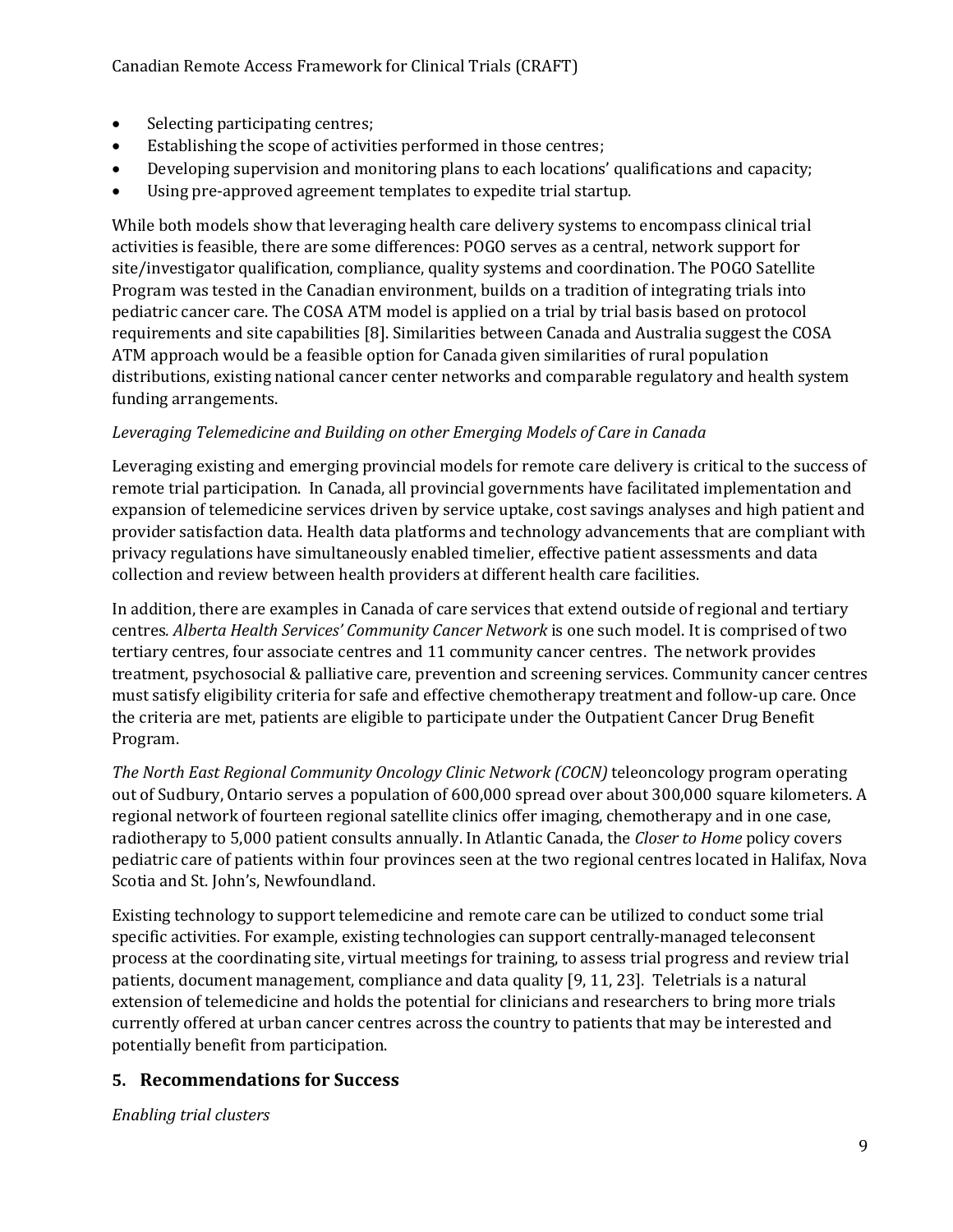Experiences summarized above support the potential for successful, application and scaling of remote access models for Canada that have smaller local and regional health centres with varied research capacities functioning as satellites of larger centres for trials that otherwise would not be able to be offered locally or even regionally. While the benefits of improving access to trials are clear, the creation of trial clusters would require additional work and resources at participating centres. Primary centres would assume responsibility for training, oversight and coordination for each satellite site. Satellite centre staff would need to follow study protocol requirements. However, development and implementation can be facilitated through development of tools, templates and trial budgets that cover the scope of activities.

For primary centres, it important to anticipate, and make provisions for, an increased workload activities such as:

- Management of delegates and their responsibilities for trial conduct;
- Coordination of remote visits with community care providers and the patient;
- Maintenance of trial records, data and quality.

Trial complexity in terms of the protocol-specified treatment, frequency and types of assessments and duration of follow-up would impact workload and costs. Workshop participants highlighted the need to offset incremental costs by building efficient pathways to identify available trials that match eligible patients and satellite site capabilities, as well as effective communication and collaboration to ensure continuity of care, follow-up, and other aspects of trial conduct.

Although resource availability and structural issues create health system gaps in rural Canada, remote trial participation is within the individual competence of practitioners and health care centres. Healthcare providers practicing in rural and remote sites are regulated health professionals capable of managing patients within their clinical expertise and resources of their medical facility. The extent of trial-specific training required by remote practitioners and staff may depend on the specific activities they performed for the trial, i.e. whether activities fall within the scope of standard of care and routine practice or are research-specific. For example, remote practitioners may assess patient for adverse effects but treatment continuation or dosing changes may remain with the Qualified Investigator at the primary site. Decisions related to patient management and trial conduct would likely require training on clinical research principles and core competencies and orientation to the trial protocol. Satellite staff may need an introduction to clinical research principles, regulations, compliance, roles, and accountabilities as well as protocol-specific training. Developing a working knowledge of clinical trials and trial processes assures compliance and confidence with patient interactions and management during trial visits.

An increase in trial costs related to the creation and activities of the trial cluster may be offset by financial benefits associated with expanded trial activity. Additional costs may be included in the budgets for industry sponsored trials. Increased recruitment may cover costs. Generally, clinical trials activity has been found to have a positive net economic benefit through jobs creation, drug cost savings on drugs covered by trial sponsors [2, 25].

#### *Assuring Patient Privacy*

Privacy regulations support remote patient care delivery under proper conditions. These conditions are respected through fully informed consent processes and use of communication platforms that have undergone appropriate privacy impact assessments and security reviews. Expanding communication technologies beyond current telehealth capabilities to more accessible platforms should also be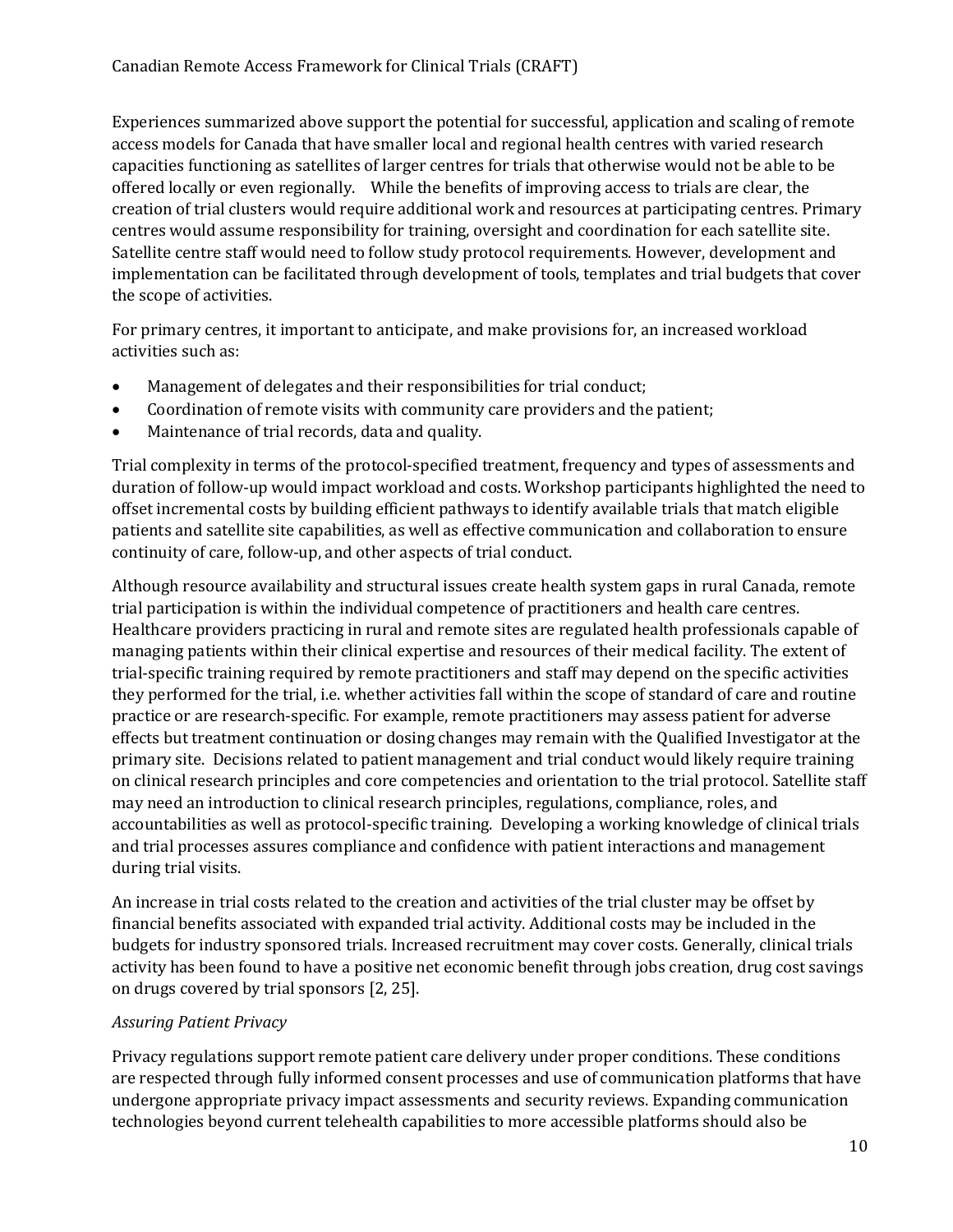explored. For example, use of Skype is currently accepted for virtual health appointments by BC Cancer and the Provincial Health Services Authority [32]. Although current interpretation is variable between health care jurisdictions and centres, it should be consistently viewed that clinicians and staff who care for patients on clinical trials fall within definition of "the circle of care" and may access personal information to ensure appropriate patient management and trial conduct. Concerns for welfare, autonomy and respect for persons mean that patients' abilities to make decisions about research are crucial when assessing unnecessary restrictions regarding privacy risks that adversely affect their ability to participate in research.

#### *Addressing indemnity and insurance*

Generally, the sponsor will hold clinical trial insurance and the clinical trial agreement with the centre and will include indemnification provisions. In addition, the Canadian Medical Professional Association (CMPA) provides professional liability for physicians. The Association assists with aspects of the research that concern medical care (e.g. delivery of treatment but not breech of Good Clinical Practice). Indemnity and insurance may also be covered though third-party agreements (e.g., Healthcare Insurance Reciprocal of Canada (HIROC)). Satellite site physician and staff coverage in sponsor agreements and/or other mechanisms will be needed during the study planning phase.

#### *Pilot projects*

To understand and address the real and perceived operational barriers for trials participation requires creating process guides and resources to enable pilot studies as was done in the Australian case study. Centres leading a trial cluster would benefit from access to a curated set of education and training materials appropriate for satellite staff. Resources that support the implementation of a trial cluster such as site assessment and qualification tools, templates for agreements and budgets that incorporate remote trial activities, and study supervision and monitoring plans would also be valuable. The pilot study evaluation that includes qualitative as well as quantitative measures can be expected to provide lessons around challenges and guide adjustments needed to bring remote trial participation to scale. Successful adoption holds great potential for maximizing Canada's clinical trials capacity, trial conduct and potential benefits.

Based on the above considerations, the following recommendations were developed and approved by the Steering Committee following review of literature, interviews and workshop. The recommendations are grouped to address specific requirements for primary and satellite sites; ensure compliance with ethics, regulatory, legal requirements of trial conduct, as well as suggested training and tools that would support rapid formation and implementation of trial cluster models. The final recommendations address sustaining engagement to continue to enable remote patient participation in trials.

|   | <b>Framework Element (s)</b>             |     | <b>Recommendations</b>                                                                                                                                                                |
|---|------------------------------------------|-----|---------------------------------------------------------------------------------------------------------------------------------------------------------------------------------------|
| 1 | Infrastructure and System<br>Development | 1.1 | Address human resources, equipment and facility<br>requirements at satellite centres.                                                                                                 |
|   |                                          | 1.2 | Develop contingency plans to assure patient participation<br>can be supported throughout the course of the clinical trial<br>and long-term follow-up.                                 |
|   |                                          | 1.3 | Use a risk-based approach to identify protocol-specific<br>training needs for satellite personnel that is based on the<br>extent of delegated responsibilities and scope of practice. |

#### <span id="page-13-0"></span>Table 1. Summary of Recommendations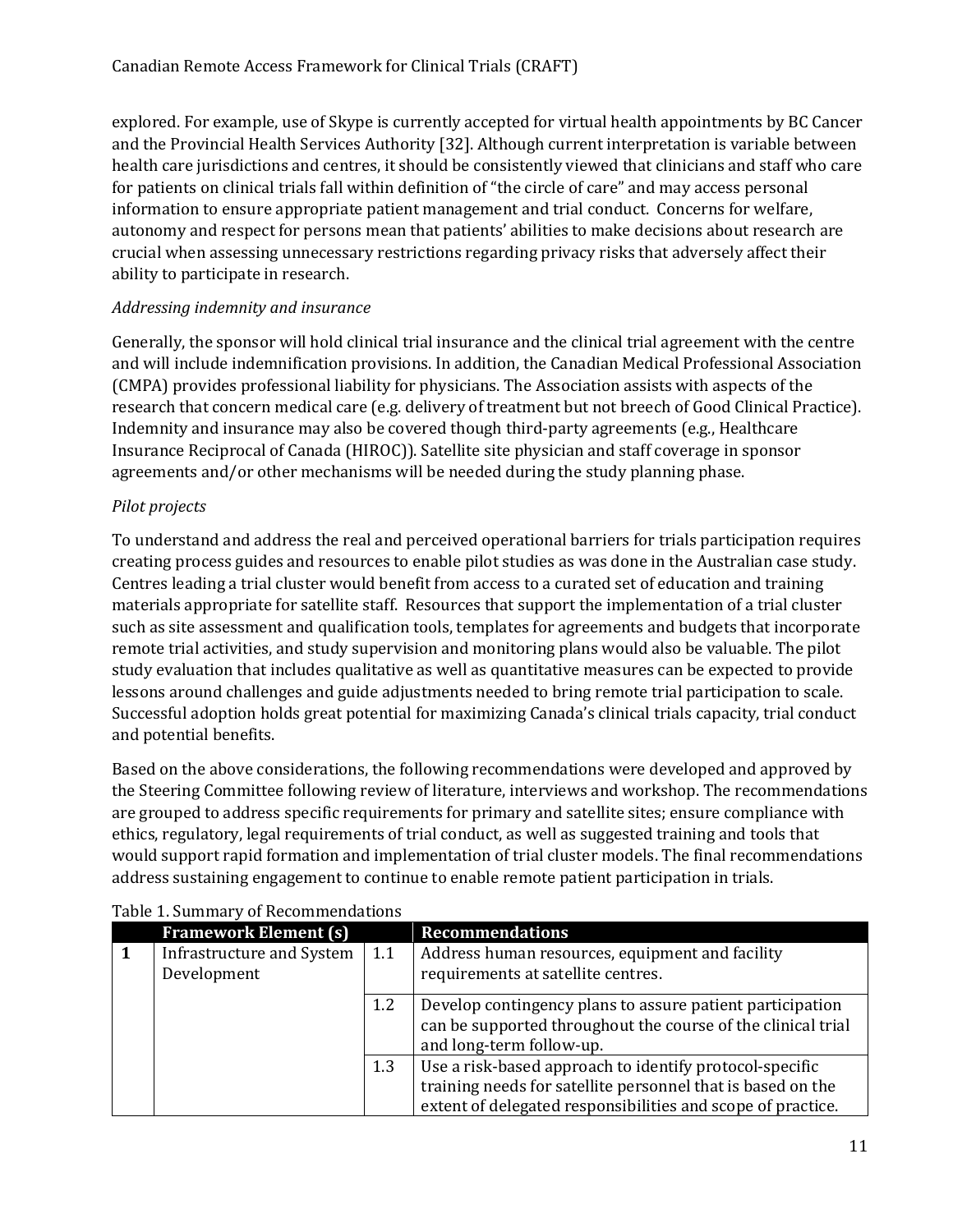|                  | <b>Framework Element (s)</b> |     | <b>Recommendations</b>                                                                                         |
|------------------|------------------------------|-----|----------------------------------------------------------------------------------------------------------------|
|                  |                              | 1.4 | Assess what aspects of core clinical trial competency                                                          |
|                  |                              |     | training (ICH GCP E6(2) GCP, Ethical Conduct of Research,                                                      |
|                  |                              |     | TCPS) may be required for remote activities.                                                                   |
|                  |                              | 1.5 | Establish mentoring relationships with satellite personnel<br>for professional trial competencies development. |
|                  |                              | 1.6 | Provide a decision guide for risk-based assessment with                                                        |
|                  |                              |     | criteria for establishing satellite site suitability for a trial.                                              |
|                  |                              | 1.7 | Provide templates for clinical trial budgets, agreements                                                       |
|                  |                              |     | between the sponsor and primary site in a cluster as well as                                                   |
|                  |                              |     | sub-agreements between the primary site and each                                                               |
|                  |                              |     | satellite.                                                                                                     |
|                  |                              | 1.8 | Provide tools (e.g. template checklists) to inform                                                             |
|                  |                              |     | supervision plans and roles and responsibilities for satellite                                                 |
|                  |                              |     | activities.                                                                                                    |
| $\mathbf{2}$     | Costs and funding            | 2.1 | Provide financial support for pilot studies and evaluation                                                     |
|                  | requirements                 | 2.2 | activities.<br>Provide financial support to primary sites to support initial                                   |
|                  |                              |     | costs to create infrastructure, systems, training and visits at                                                |
|                  |                              |     | satellite centres to set up the cluster.                                                                       |
| 3                | Trial planning and           | 3.1 | Design clusters to be robust and flexible to allow the                                                         |
|                  | conduct                      |     | addition of satellite sites throughout the period a trial is                                                   |
|                  |                              |     | open.                                                                                                          |
|                  |                              | 3.2 | Leverage pre-existing telemedicine/care delivery practices                                                     |
|                  |                              |     | with satellites, when feasible.                                                                                |
|                  |                              | 3.3 | Engage clinicians and patients from rural and remote sites                                                     |
|                  |                              |     | in trial design.                                                                                               |
|                  |                              | 3.4 | Consider protocol accommodations for clinical trial conduct<br>at satellite centre.                            |
|                  |                              | 3.5 | Adopt risk-based criteria to determine remote centres                                                          |
|                  |                              |     | involvement in the trial. Such criteria may include                                                            |
|                  |                              |     | complexity of trial design, product safety profile, or                                                         |
|                  |                              |     | required protocol assessments.                                                                                 |
|                  |                              | 3.6 | Adopt a risk-based criteria to determine activities that can                                                   |
|                  |                              |     | be delegated to a satellite site, required staffing                                                            |
|                  |                              |     | complement, qualifications, equipment and facilities.                                                          |
| $\boldsymbol{4}$ | HC regulatory guidelines     | 4.1 | Update or interpret the Health Canada Food and Drug                                                            |
|                  | and inspections              |     | Regulations, Part C, Division 5 "Drugs for Clinical Trials                                                     |
|                  |                              |     | Involving Human Subjects" to recognize the required<br>elements of the proposed framework. Specifically, that: |
|                  |                              |     | i. A clinical trial cluster conforms to the definition of a                                                    |
|                  |                              |     | trial site; and                                                                                                |
|                  |                              |     | ii. Qualified/Principal Investigator responsibilities may                                                      |
|                  |                              |     | be delegated to satellite clinicians and staff within the                                                      |
|                  |                              |     | scope of each delegate's professional practice.                                                                |
|                  |                              | 4.2 | Health Canada reviews and inspections should recognize                                                         |
|                  |                              |     | the trial cluster, delegation of Qualified Investigator                                                        |
|                  |                              |     | responsibilities to satellite sites and assess regulatory                                                      |
|                  |                              |     | compliance so as not to cause undue burden for the primary                                                     |
|                  |                              |     | site or for satellite sites.                                                                                   |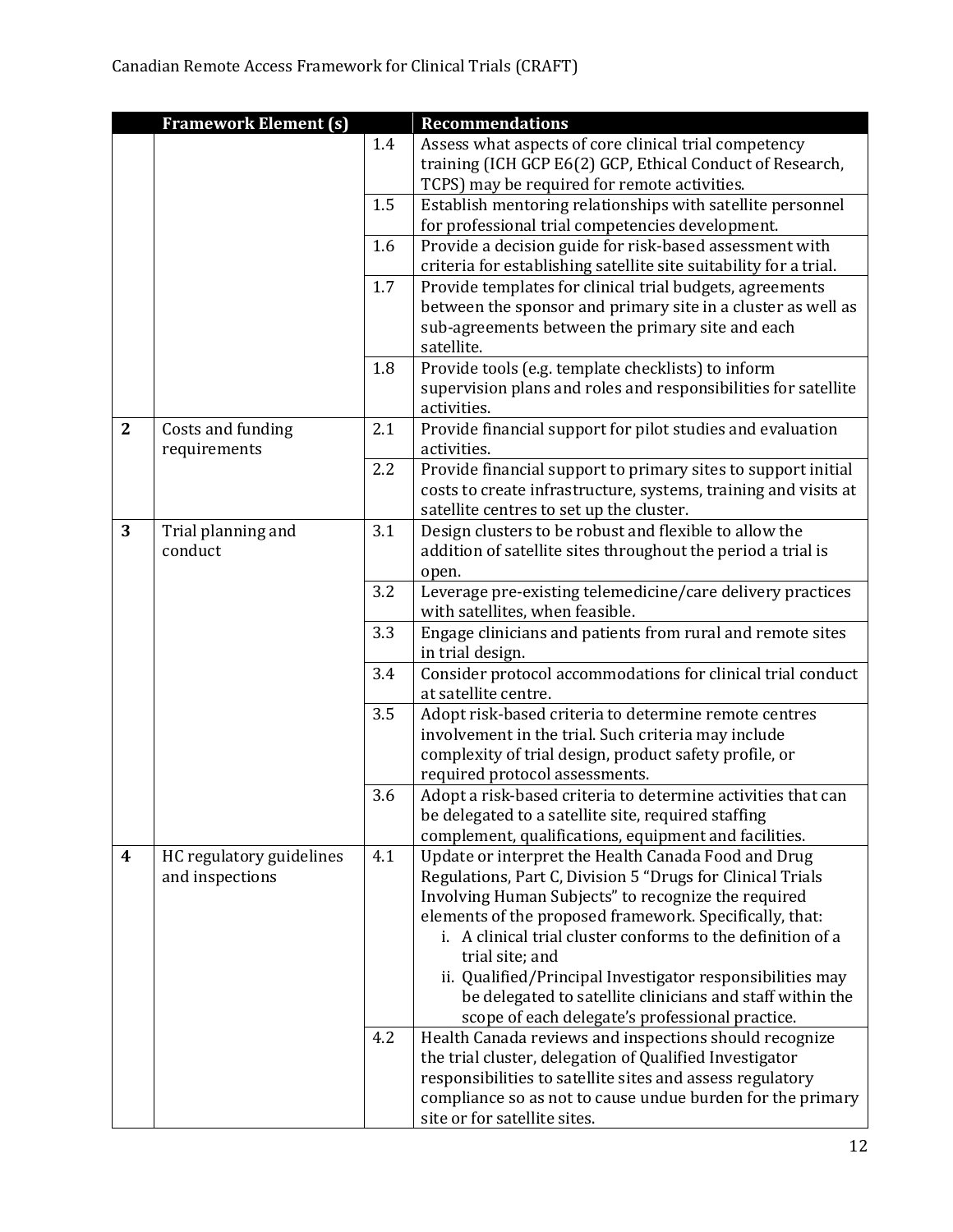|   | <b>Framework Element (s)</b> |     | <b>Recommendations</b>                                        |
|---|------------------------------|-----|---------------------------------------------------------------|
| 5 | <b>Ethics Review</b>         | 5.1 | Recognize the primary site's REB as the REB of record for     |
|   |                              |     | the cluster so as not to introduce added, unnecessary steps   |
|   |                              |     | or barriers to the ethics review process for satellite sites. |
| 6 | Patient privacy              | 6.1 | Adopt the interpretation of the Personal Information          |
|   |                              |     | Protection and Electronic Documents Act (PIPEDA)              |
|   |                              |     | legislation and provincial privacy laws that clinical trial   |
|   |                              |     | staff and patient participants are within a circle of care to |
|   |                              |     | access to personal health information.                        |
| 7 | Trial agreements,            | 7.1 | Trial sponsors should be willing to execute agreements        |
|   | Indemnity and insurance      |     | with the primary site and extend terms of coverage for the    |
|   |                              |     | scope of a primary site's coordination of satellite centres.  |
| 8 | Engagement,                  | 8.1 | Develop dissemination and knowledge mobilization              |
|   | communications and           |     | strategies to generating broader awareness and advocacy       |
|   | advocacy                     |     | among sponsors, researchers, clinicians, patient              |
|   |                              |     | communities, ethics boards and regulators that can be         |
|   |                              |     | scaled and sustained over time.                               |
|   |                              | 8.2 | Create a strategy for health policy advocacy to recognize     |
|   |                              |     | and support clinical trials as standard of care.              |

#### <span id="page-15-0"></span>**6. Dissemination, Implementation and Evaluation of the Framework**

The proposed framework described in this publication is a work in progress. Additional development of the framework will be pursed through: 1) the engagement of broader range of stakeholder groups for further consultation on the proposed framework to support remote access of patients on clinical trials and 2) the design and implementation of pilot studies to determine feasibility of the cluster model in Canada. The results of these two streams of activities will inform and improve the framework.

Additional due diligence on the framework and its recommendations will be aimed at engaging clinical research, health policy, insurers and advocacy communities to improve the framework. Three areas identified by the Steering Committee that require further refinement are: 1) identifying the most feasible and cost effective options for establishing linkages between centres; 2) identifying options that address professional liability and indemnity with investigators, healthcare providers (or their representatives), insurers and sponsors; 3) consulting with Health Canada to ensure federal regulation and interpretation supports trial conduct at satellite centres.

Developing pilot studies to test the feasibility of remote patient participation in clinical trials is a key step to understanding structural and operational challenges and identifying solutions. Pilots that build upon existing regional networks of shared clinical care and with site personnel that are supportive of improving trial participation could be rapidly developed with high probability of success. Pilot clusters would be extending care delivery to include trial delivery by leveraging site networks' existing regional patterns of care and telemedicine capacity. The cluster could begin by participating in a trial of lower complexity interventions, and good product safety profile such as a trial assessing different standard of care treatments or supportive care measures. A low risk/complexity trial would facilitate creating and implementing the cluster, and developing the processes to ensure trial oversight and conduct (e.g., site contracts, REB, training, delegation of responsibilities). There are a number of existing resources to support training and education (e.g., CITI GCP training courses), trial SOPs, and trial risk assessment tools that can be used to support satellite training and trial conduct.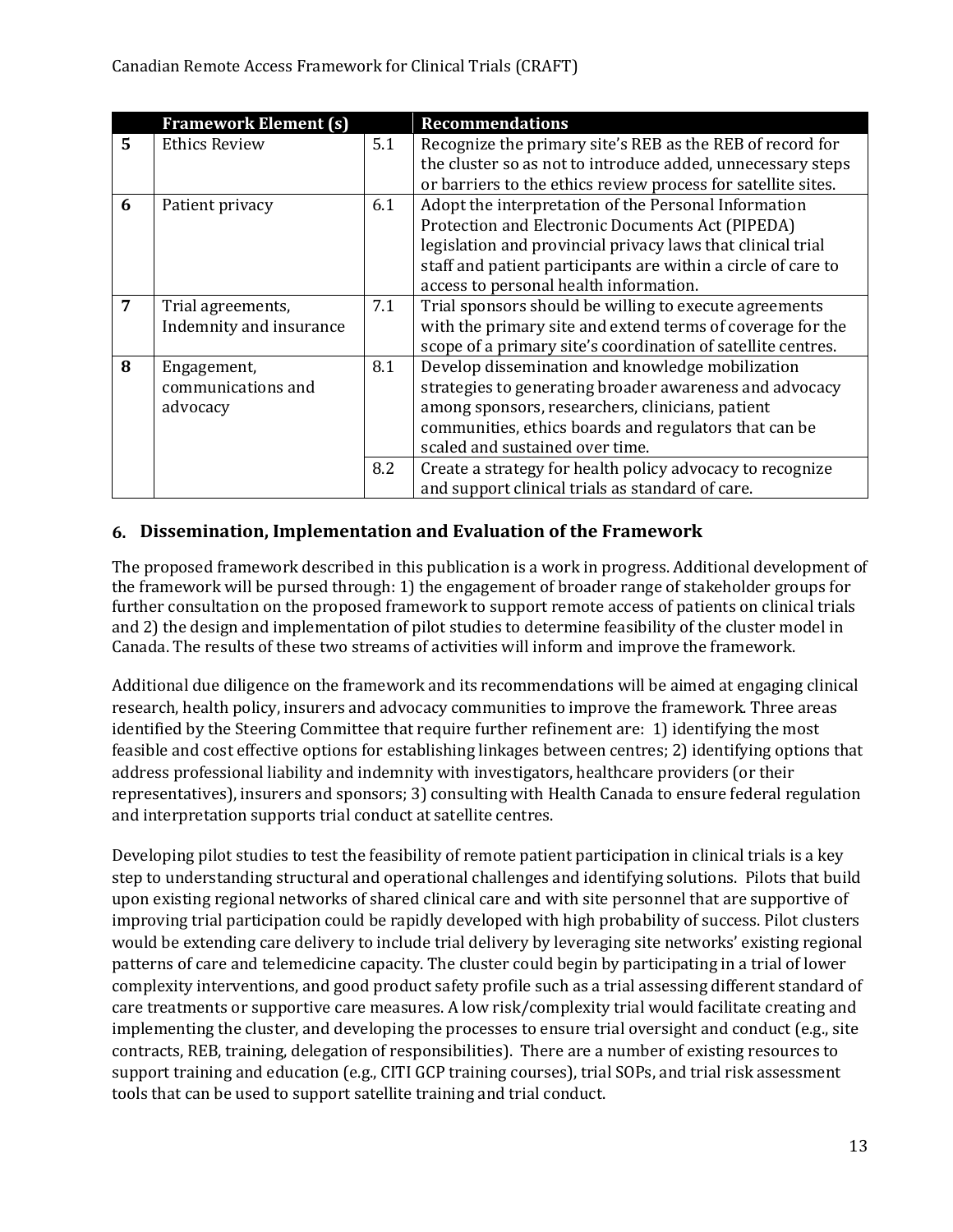Pilot studies would include an evaluation plan. The evaluation plan would ideally include a logic model as well as qualitative and quantitative measures. Qualitative measures of success may include experiences, benefits and challenges from the perspectives of all groups (e.g. site personnel, patients), while quantitative measures may focus on the effectiveness of the model on trial participation, data quality and protocol compliance. Opportunities for optimization of remote access approaches can be identified by review of adoption successes from the pilot studies. Longer-term evaluation planning will be necessary to measure impacts that widespread use of remote trial access models have on patient participation and outcomes, as well as changes to clinical trials accrual, efficiencies and costs.

#### <span id="page-16-0"></span>*7.* **Conclusions**

The impetus to develop this framework was based on compelling ethical, scientific, and economic reasons that improve access to trials for remote and rural patients that would benefit both individual patients as well as the Canadian health care system. Technology and the evolution of more sophisticated models of cancer care have created an opportunity. Proof of concept has been established that it is possible for eligible and interested patients in rural/remote areas to be offered the option of participating in clinical trials, and the oversight and management of their safety and integrity of trial conduct can be assured throughout the trial. In recent months and coinciding with the completion of this initiative, urgent responses to the COVID-19 pandemic by sponsors, research institutions, patient partners and regulatory authorities have driven a rapid expansion of the scope and scale of virtual trial management. Many of the steps to manage trial patients during the COVID-19 emergency are consistent with the framework recommendations and the experience gained will undoubtedly inform remote access approaches that will become standard in the future. There is now the opportunity to implement the remote access framework and improve it through additional stakeholder assessments, systematic pilot testing and evaluation, as well as policy development that recognizes and enables equitable access to clinical trials as a fundamental component of standard of care delivery within our healthcare system.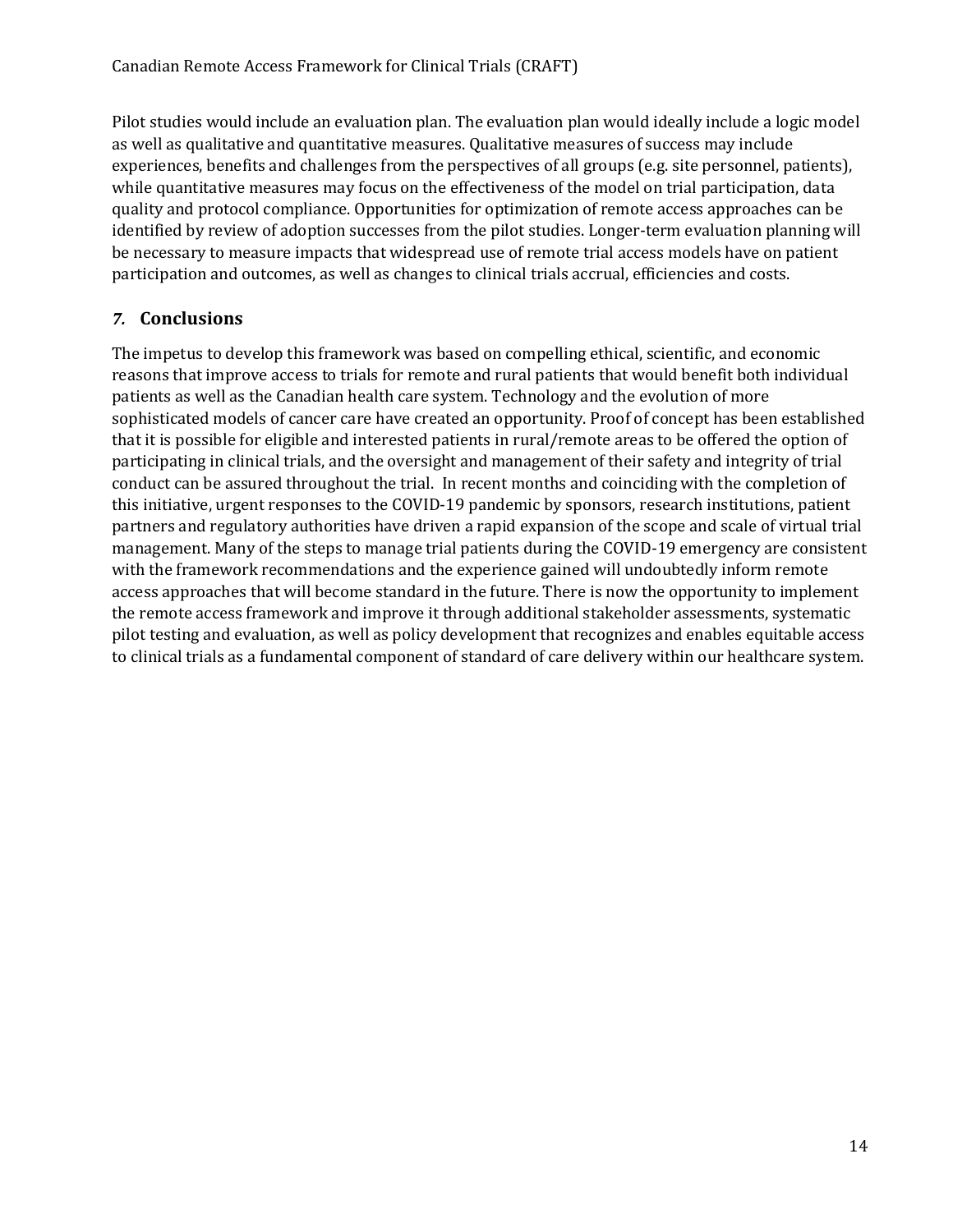| Member                               | Affiliation(s)                    | Title(s)                                |
|--------------------------------------|-----------------------------------|-----------------------------------------|
| Stephen Sundquist*                   | 3CTN                              | <b>Executive Director</b>               |
| [Chair]                              |                                   |                                         |
| Dr. Gerry Batist                     | Quebec-Clinical Research          | Scientific Director                     |
|                                      | Organization in Cancer            |                                         |
| Kathy Brodeur-Robb*                  | $C-17$                            | <b>Executive Director</b>               |
| Dr. Janet Dancey*                    | 3CTN; Canadian Cancer             | Scientific Director; Executive Director |
|                                      | <b>Trials Group</b>               |                                         |
| <b>Kathryn Dyck</b>                  | CancerCare Manitoba               | Clinical Trials Manager                 |
| Dr. Bernie Eigl                      | <b>BC Cancer</b>                  | Provincial Director - Systemic Therapy  |
|                                      |                                   | <b>Clinical Trials</b>                  |
| David K. Lee                         | Health Canada - HPFB              | Chief Regulatory Officer, HC - HPFB     |
| Jacqueline Limoges*                  | <b>OCREB</b>                      | Vice Chair                              |
| <b>Jim Pankovich</b>                 | Qu Biologics                      | Vice President, Clinical Operations     |
| Anna Sadura                          | <b>Canadian Cancer Trials</b>     | Manager, Trial Management Group         |
|                                      | Group                             |                                         |
| <b>Patrick Sullivan</b>              | Team Finn Foundation;             | Childhood Cancer Research Advocacy;     |
|                                      | 3CTN; Canadian Cancer             | Patient Representative; Research        |
|                                      | Trials Group                      | Advisor                                 |
| <b>Writing Committee Member only</b> |                                   |                                         |
| Dr. Holly Longstaff*                 | <b>Provincial Health Services</b> | Director, Privacy and Access, PHSA      |
|                                      | Authority                         | <b>Research and New Initiatives</b>     |
|                                      |                                   | Research & Academic Services            |

<span id="page-17-0"></span>**Appendix A: Canadian Remote Access Framework for Clinical Trials, Steering Committee & Writing Committee Membership and Terms of Reference**

\*Writing Committee Member

#### **Terms of Reference**

#### **1. Purpose**

The Steering Committee ("Steering Committee, SC") will provide expert knowledge and strategic advice in guiding the generation of a position paper outlining recommendations for improving access for cancer patients for whom distance from the nearest cancer center presents a barrier to trial participation. The purpose of the SC is to help inform the project scope, reference elements to be considered and key informants that will be required for a comprehensive review to take place in a planned stakeholder Workshop. The SC will review Workshop outcomes and assist with assessing feasibility and prioritysetting for resulting recommendations, follow-up actions required and final report development.

#### **2. Key Responsibilities**

The Steering Committee will:

- Review and approve drafted project elements, proposed activities and identify key informants and reference sources to be considered for Workshop development
- Inform long-term strategy for stakeholder engagement through the Canadian clinical trial environment
- Identify and recommend innovative approaches to address anticipated barriers to implementation;
- Identify relevant initiatives, existing resources and/or case examples incorporating elements of remote clinical trial access which may help inform recommendations for a model framework and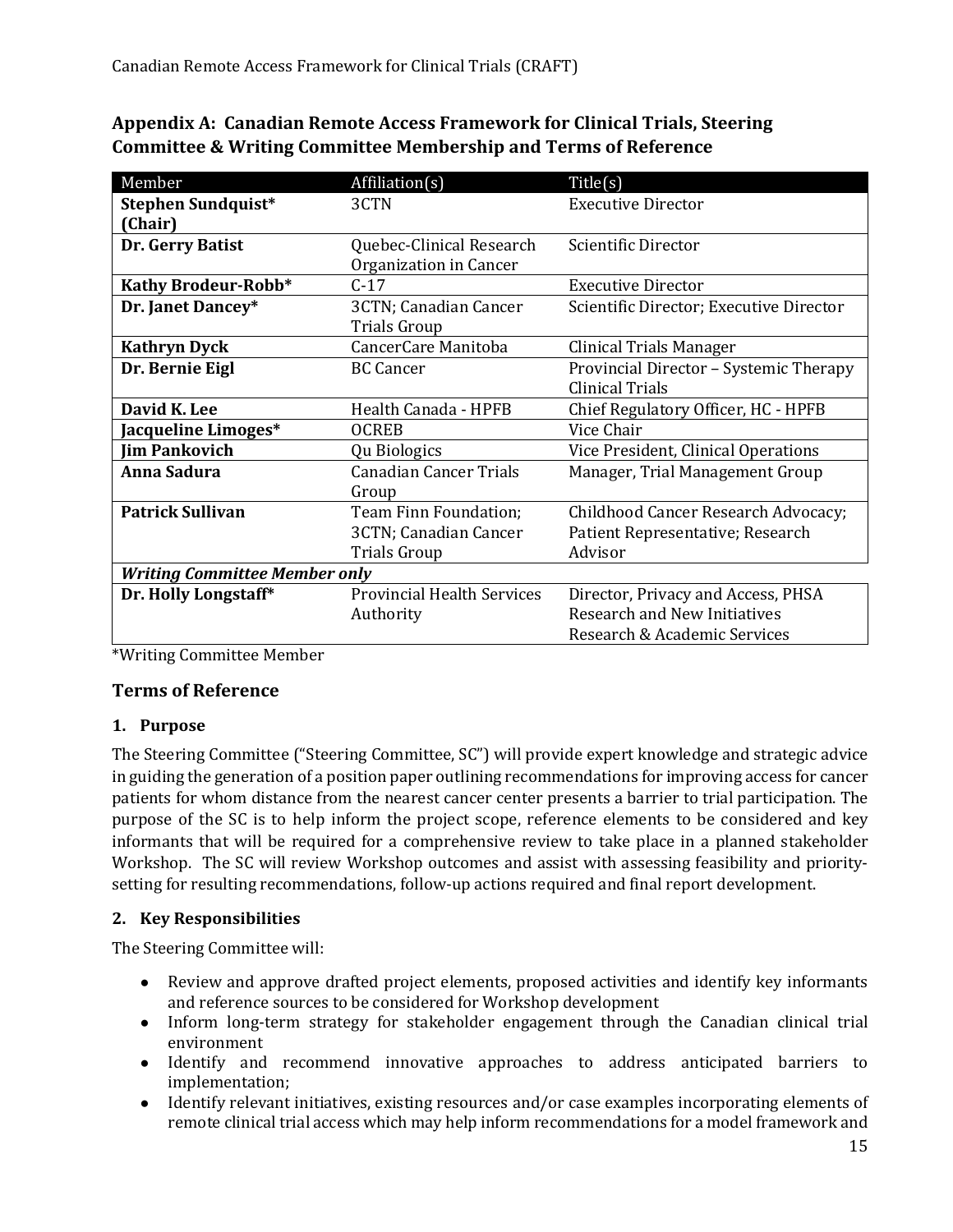long-term implementation strategy that leverages existing infrastructure as much as possible, reflects stakeholder priorities and considers healthcare innovation and technology trends;

● Drafting white paper and summary recommendations for establishing a framework for improved clinical trials access that considers: relative priorities and sequencing, feasibility, enabling requirements and potential barriers

#### **3. Membership & Chair**

- Members will have the required knowledge and experience in aspects of clinical trial planning and conduct relevant to this work including – regulatory requirements, ethics, research unit operations, patient involvement, contracts & agreements, community healthcare;
- Committee members will represent the geographical regions of Canada as much as possible;
- There will be 6-8 members, including and at least one member from the 3CTN Executive;
- A Chair will be nominated and approved by the membership to lead planning and conduct of committee meetings and completion of project deliverables.
- Members would be expected to attend planned meetings (see  $\oint 5.1$ )
- Members are expected to draw upon personal experience, representative input, references and contacts derived from the knowledge area they represent to inform discussions;
- Members are expected to be prepared for meetings, must foster an open, collaborative climate and contribute constructive input to deliberations that support project objectives.

#### **4. Terms of Appointment**

- 4.1. **Term** Members will be appointed for the planned scope of the project, from August 2019 to March, 2020. Selection of new members will be based on consultation with 3CTN funders, executive, expert advisors and by fellow Steering Committee members, as may be required.
- 4.2. **Authority –** Members will function in an advisory capacity and will be called upon to approve the project plan, stakeholder workshop agenda, support the synthesis of workshop outcomes into a comprehensive set of recommendations to be summarized in the summary report/position paper. Final decision on SC recommendations or approval will be determined by majority decision, or as may be required, by the Chair.
- 4.3. **Withdrawal**  An individual member may withdraw at any time upon written notification to the Secretariat.
- 4.4. **Removal**  Members will serve on the Steering Committee at the discretion of the 3CTN Executive Director and may be removed or replaced, if required, by written notification.

#### **5. Meetings / Quorum**

- 5.1. **Meetings** All meetings will be scheduled to take place via teleconference/webinar, with timing based on the availability of the majority of participants and will minimally include:
	- o The Steering Committee will meet in September 2019 for project kick-off as well as additionally as may be required to advise on the overall project scope and support planning for the November 2019 workshop.
	- o A meeting will take place in the weeks immediately following the Workshop to review outcomes and guide position paper development
	- o As may be required to resolve any matters stemming from the Steering Committee's collective review of the position paper draft and to approve changes required for the final version.
- 5.2. **Quorum** A majority of members shall constitute a quorum. Steering Committee decisions will be captured and reflected for the Workshop and inform summary recommendations in the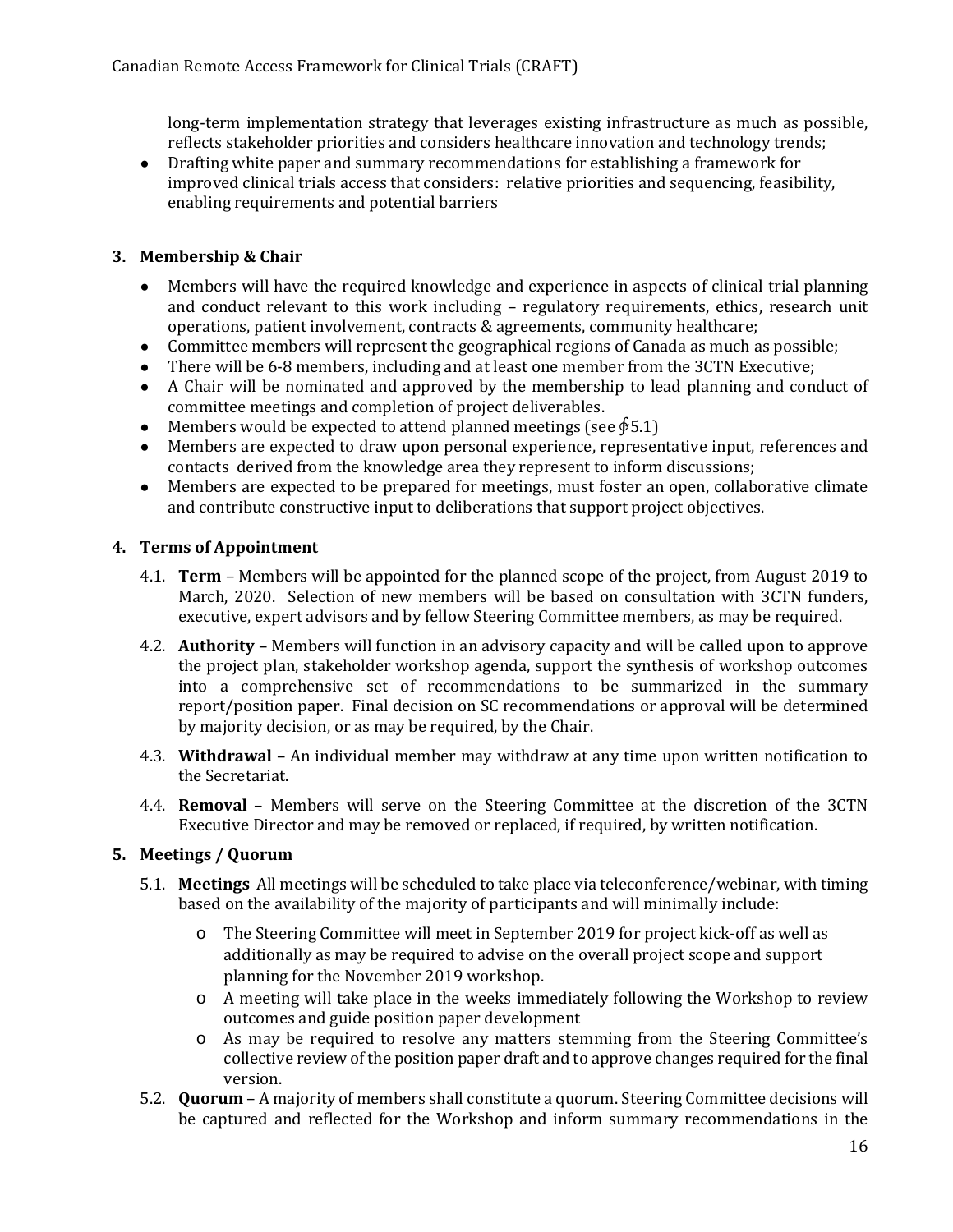position paper.

Members will be expected to demonstrate fairness and a commitment to an in-depth evaluation of all matters under review. Discussions during meetings shall be open, frank and free-flowing. All members will have an equal status during discussions.

#### **6. Compensation**

Committee members will be reimbursed for reasonable travel and accommodation expenses required for meetings and workshop attendance in accordance with the 3CTN Travel and Reimbursement policies.

#### **7. Secretariat**

Administrative support - preparation and circulation of agendas, background reference materials and minutes - will be provided by the 3CTN Coordinating Center, in consultation with the Executive Director and Steering Committee Chair.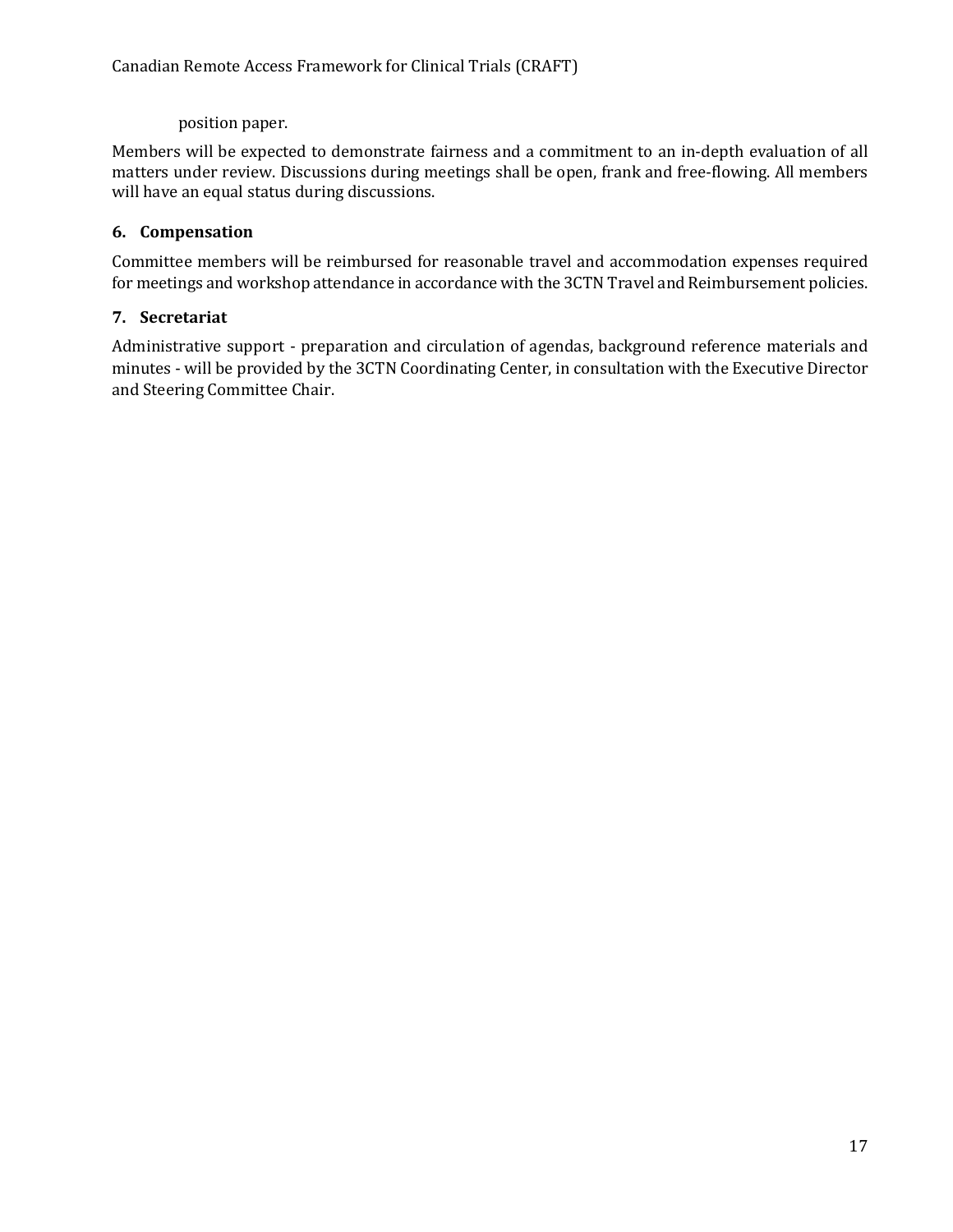# **Appendix B: Project Workshop**

#### **Remote Clinical Trial Conduct - Framework Considerations**

<span id="page-20-0"></span>

|                                                                               | <b>Perspectives</b> |                        |                                 |                                                                               |                             |
|-------------------------------------------------------------------------------|---------------------|------------------------|---------------------------------|-------------------------------------------------------------------------------|-----------------------------|
|                                                                               | <b>Sponsor</b>      | <b>Sites</b>           |                                 | <b>Health Canada Food &amp; Drug</b><br>Regs., Part C, Div. 5<br>ICH $E6(R2)$ |                             |
|                                                                               |                     | Primary<br><b>Site</b> | <b>Satellite</b><br><b>Site</b> | Interpretatio<br>n /Guidance                                                  | <b>Regulatory</b><br>Change |
| <b>General Considerations</b>                                                 |                     |                        |                                 |                                                                               |                             |
| Patient safety, study feasibility, risk-based oversight, data quality         |                     |                        |                                 |                                                                               |                             |
| <b>Pre-Trial Considerations</b>                                               |                     |                        |                                 |                                                                               |                             |
| Selection of Trials and Satellite Sites                                       |                     |                        |                                 |                                                                               |                             |
| <b>Study Feasibility Assessment</b>                                           |                     |                        |                                 |                                                                               |                             |
| <b>Site Accreditation</b>                                                     |                     |                        |                                 |                                                                               |                             |
| Satellite Site Supervision Plan                                               |                     |                        |                                 |                                                                               |                             |
| <b>Site Visits</b>                                                            |                     |                        |                                 |                                                                               |                             |
| Roles and Responsibilities of Trial Staff                                     |                     |                        |                                 |                                                                               |                             |
| Pharmacy & Pharmacy facilities                                                |                     |                        |                                 |                                                                               |                             |
| Pathology & Radiology                                                         |                     |                        |                                 |                                                                               |                             |
| Patient Perspective, Values, Priorities                                       |                     |                        |                                 |                                                                               |                             |
| SOPs, Study-specific Training                                                 |                     |                        |                                 |                                                                               |                             |
| Technology & Data: platforms/systems/equipment access,<br>validation, support |                     |                        |                                 |                                                                               |                             |
| Indemnity, Insurance and CTAs                                                 |                     |                        |                                 |                                                                               |                             |
| Research Ethics Board: review & reporting                                     |                     |                        |                                 |                                                                               |                             |
| <b>Trial Conduct Considerations</b>                                           |                     |                        |                                 |                                                                               |                             |
| Patient Perspective, Values, Priorities                                       |                     |                        |                                 |                                                                               |                             |
| Participant Recruitment, Consent, Screening and Enrolment                     |                     |                        |                                 |                                                                               |                             |
| <b>Medication handling</b>                                                    |                     |                        |                                 |                                                                               |                             |
| Documentation and Reporting                                                   |                     |                        |                                 |                                                                               |                             |
| <b>Patient Reported Outcomes</b>                                              |                     |                        |                                 |                                                                               |                             |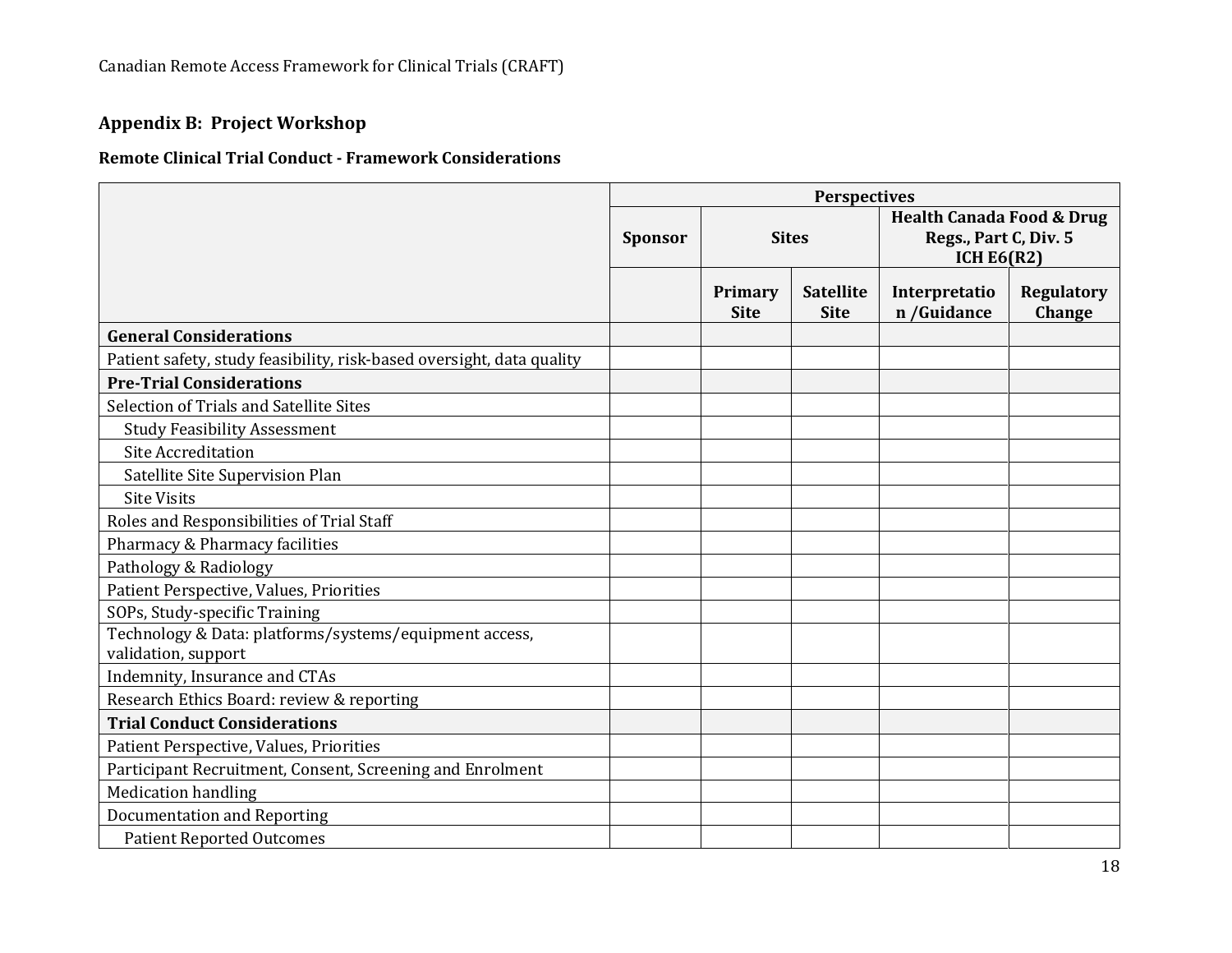|                                           | <b>Perspectives</b> |                        |                                 |                                       |                             |
|-------------------------------------------|---------------------|------------------------|---------------------------------|---------------------------------------|-----------------------------|
|                                           |                     |                        |                                 | <b>Health Canada Food &amp; Drug</b>  |                             |
|                                           | <b>Sponsor</b>      | <b>Sites</b>           |                                 | Regs., Part C, Div. 5<br>ICH $E6(R2)$ |                             |
|                                           |                     | Primary<br><b>Site</b> | <b>Satellite</b><br><b>Site</b> | Interpretatio<br>n /Guidance          | <b>Regulatory</b><br>Change |
| Managing reporting AE, SAEs               |                     |                        |                                 |                                       |                             |
| Source Documentation and Record Retention |                     |                        |                                 |                                       |                             |
| Monitoring                                |                     |                        |                                 |                                       |                             |
| <b>Equipment and Facilities</b>           |                     |                        |                                 |                                       |                             |
| Financial, Budget                         |                     |                        |                                 |                                       |                             |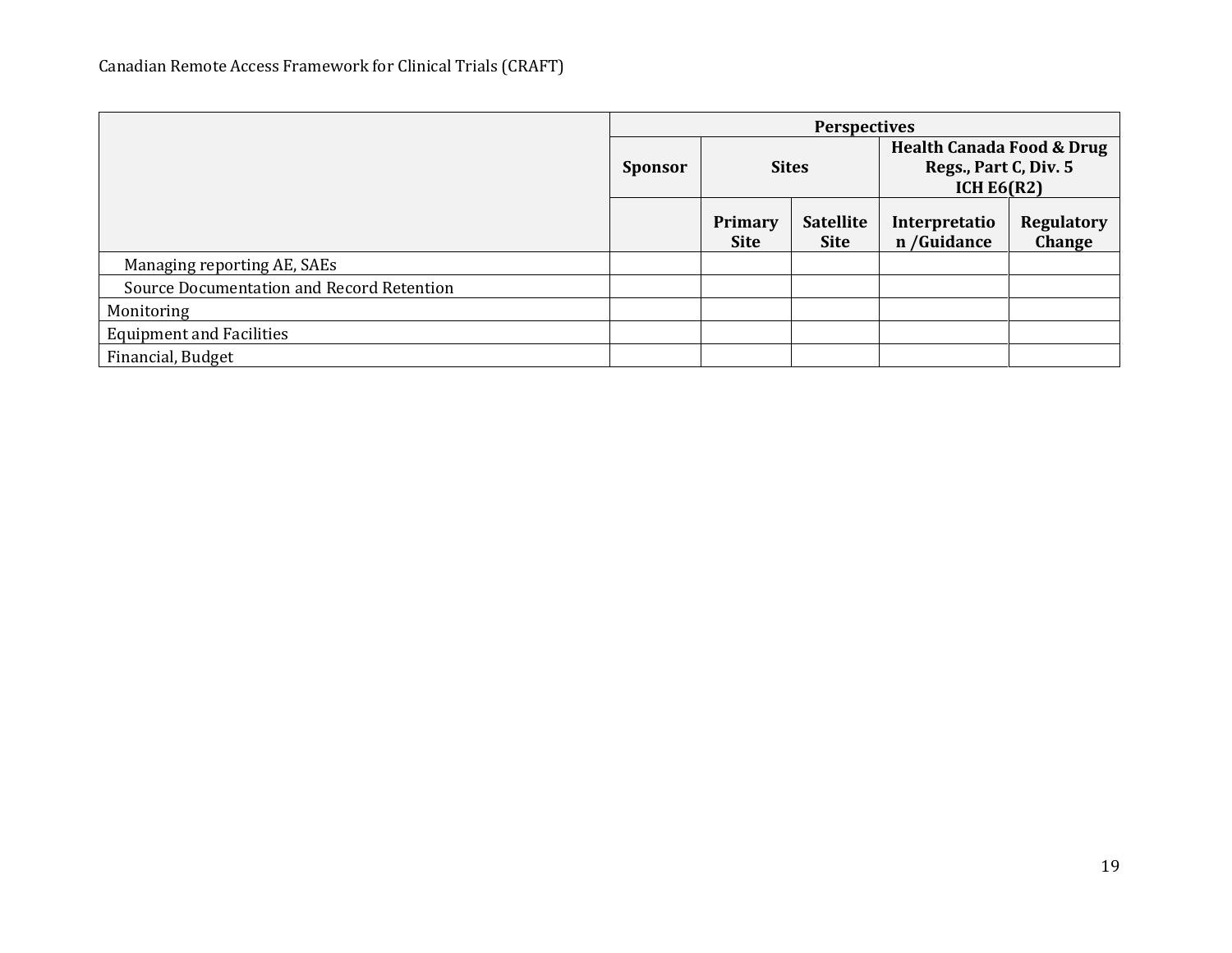#### **Appendix C: Summary of Telemedicine Services in Canada**

The table summarizes telemedicine services across Canada[19]. Telemedicine is a medical service provided remotely via information and communication technology[33]. Virtual care (VC)/ Telemedicine (TM)/ Telehealth (TH) services are widely available in across Canadian provinces and territories.

<span id="page-22-0"></span>

| Province        | Current status                                                                                                                                                                                                                                                                                                                                                                                                                                                                                                                                                     | Key providers                                                                                                                                          | Terms of Use/Practice<br>Guidelines                                                                                                                         |
|-----------------|--------------------------------------------------------------------------------------------------------------------------------------------------------------------------------------------------------------------------------------------------------------------------------------------------------------------------------------------------------------------------------------------------------------------------------------------------------------------------------------------------------------------------------------------------------------------|--------------------------------------------------------------------------------------------------------------------------------------------------------|-------------------------------------------------------------------------------------------------------------------------------------------------------------|
| <b>Alberta</b>  | VC is typically deemed appropriate in consultation with a<br>health provider when patients reside far from existing AHS<br>facilities<br>VC is mainly carried out through videoconference technology,<br>$\bullet$<br>with over 900 videoconferencing sites operating<br>Primary-care provider use to connect patients to a variety of<br>$\bullet$<br>specialty clinical programs including addiction and mental<br>health, cardiology, pulmonary, pediatric and palliative care<br>Ongoing efforts to connect rural and remote communities to<br>care through TM | Alberta Health Services<br>(AHS), TM                                                                                                                   | Prescribing for a<br>patient based on a<br>physical examination<br>conducted by proxy is<br>not acceptable under<br>the current TM<br>standard of practice. |
| Saskatchewan    | VC includes a broad range of services provided by TM,<br>$\bullet$<br>including clinic, health education and admin. services<br>TM enables linkage of patients to diverse healthcare teams,<br>$\bullet$<br>including specialized and primary-care providers<br>TM is deemed appropriate for patients who live in rural or<br>$\bullet$<br>remote areas and have difficulty accessing care<br>Client navigators, registered nurses, allied health staff provide<br>$\bullet$<br>triage services, link patients to further care, as needed                          | eHealth Saskatchewan                                                                                                                                   |                                                                                                                                                             |
| <b>Manitoba</b> | VC encompasses a range of different services designed to<br>$\bullet$<br>overcome barriers of distance, time, and expense<br>There are no defined eligibility requirements for VC services;<br>$\bullet$<br>appropriate use is determined by providers through<br>consultation with MBTelemedicine including<br>equipment/process training<br>TM is the most prominently used type of VC platform. Other<br>modes include secure text messages, patient portal<br>communications and remote-home monitoring tools                                                  | Services delivered by<br>MBTM:<br>videoconferencing for<br>clinical and nonclinical<br>events, secure text<br>messaging, image<br>sharing, & eConsults |                                                                                                                                                             |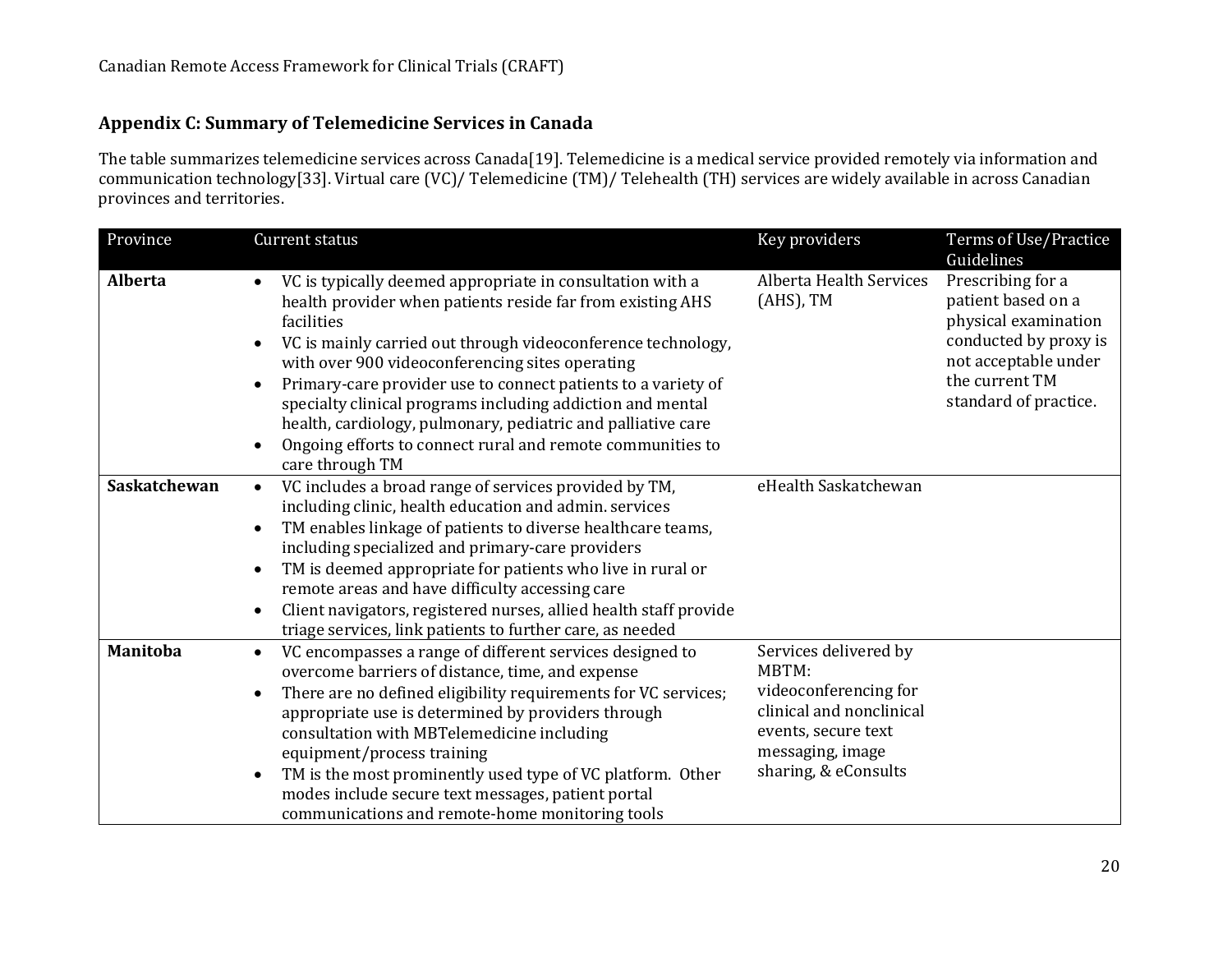|                      | Work is underway to determine how best to enhance the use<br>$\bullet$<br>of VC (e.g. provision of care for hard-to-reach populations,<br>expand counselling services offered for some chronic                                                                                                                                                                                                                                                                                                                                                                                                                                                                                                                                                                                                                                                                                                                                                                                                                                                                                                                                                                                                                                                                                                                                                                                                                                                                                                                                                                                                                                                                                      |                           |                                                                                                                                                                                                                                                                                                                  |
|----------------------|-------------------------------------------------------------------------------------------------------------------------------------------------------------------------------------------------------------------------------------------------------------------------------------------------------------------------------------------------------------------------------------------------------------------------------------------------------------------------------------------------------------------------------------------------------------------------------------------------------------------------------------------------------------------------------------------------------------------------------------------------------------------------------------------------------------------------------------------------------------------------------------------------------------------------------------------------------------------------------------------------------------------------------------------------------------------------------------------------------------------------------------------------------------------------------------------------------------------------------------------------------------------------------------------------------------------------------------------------------------------------------------------------------------------------------------------------------------------------------------------------------------------------------------------------------------------------------------------------------------------------------------------------------------------------------------|---------------------------|------------------------------------------------------------------------------------------------------------------------------------------------------------------------------------------------------------------------------------------------------------------------------------------------------------------|
|                      | conditions such as COPD to other chronic conditions)                                                                                                                                                                                                                                                                                                                                                                                                                                                                                                                                                                                                                                                                                                                                                                                                                                                                                                                                                                                                                                                                                                                                                                                                                                                                                                                                                                                                                                                                                                                                                                                                                                |                           |                                                                                                                                                                                                                                                                                                                  |
| <b>Ontario</b>       | VC services delivered through synchronous tools (e.g.,<br>$\bullet$<br>videoconference, both scheduled and 'on-demand' emergency<br>services); asynchronous applications (e.g., for consultation<br>between professionals); and remote home-monitoring<br>Specific eligibility requirements focus on use for patients most<br>$\bullet$<br>likely to benefit from VC. For services associated with formal<br>eligibility criteria, the healthcare provider is responsible for<br>assessing the appropriateness of VC tools for a given scenario<br>Virtual-care services delivered to patients at home are<br>$\bullet$<br>provided by clinicians in collaboration with the existing<br>primary healthcare team (ie Telehomecare for COPD/CHF).<br>Others allow patients to register for software that allows<br>connection via clinically held, anonymous online link for<br>access to assessment & care support tools & information (i.e.<br>Big White Wall).<br>Services include: telephone triage (through TM Ontario); on-<br>demand/emergency videoconferencing services, including<br>Telestroke (hyper-acute phase); virtual ICU; scheduled<br>videoconferencing services in acute care, primary care,<br>community, long-term care and home settings supported by a<br>scheduling solution tailored to TM and an online directory of<br>providers and sites crossing almost all<br>specialties/subspecialties; general eConsult services as well as<br>teledermatology and teleopthalmology<br>In addition, new models of care delivered through VC include<br>using digital tools to provide wound care, surgical transitions,<br>mental health, CKD, and palliative care | <b>Ontario TM Network</b> | Any health service<br>provider can use VC in<br>their practice,<br>however, if they<br>intend to bill OHIP for<br><b>TM</b><br>(videoconferencing)<br>services, they must<br>first register with the<br>Ontario TM Network,<br>who then requests<br>that OHIP enable that<br>physician's TM claims<br>to be paid |
| <b>Prince Edward</b> |                                                                                                                                                                                                                                                                                                                                                                                                                                                                                                                                                                                                                                                                                                                                                                                                                                                                                                                                                                                                                                                                                                                                                                                                                                                                                                                                                                                                                                                                                                                                                                                                                                                                                     |                           | No prescribing of                                                                                                                                                                                                                                                                                                |
| <b>Island</b>        |                                                                                                                                                                                                                                                                                                                                                                                                                                                                                                                                                                                                                                                                                                                                                                                                                                                                                                                                                                                                                                                                                                                                                                                                                                                                                                                                                                                                                                                                                                                                                                                                                                                                                     |                           | narcotics/controlled<br>medications                                                                                                                                                                                                                                                                              |
| <b>British</b>       | Both primary care physicians and specialists in British Columbia                                                                                                                                                                                                                                                                                                                                                                                                                                                                                                                                                                                                                                                                                                                                                                                                                                                                                                                                                                                                                                                                                                                                                                                                                                                                                                                                                                                                                                                                                                                                                                                                                    |                           |                                                                                                                                                                                                                                                                                                                  |
| Columbia             | are able to provide a range of TM services directly to patients and                                                                                                                                                                                                                                                                                                                                                                                                                                                                                                                                                                                                                                                                                                                                                                                                                                                                                                                                                                                                                                                                                                                                                                                                                                                                                                                                                                                                                                                                                                                                                                                                                 |                           |                                                                                                                                                                                                                                                                                                                  |
|                      |                                                                                                                                                                                                                                                                                                                                                                                                                                                                                                                                                                                                                                                                                                                                                                                                                                                                                                                                                                                                                                                                                                                                                                                                                                                                                                                                                                                                                                                                                                                                                                                                                                                                                     |                           |                                                                                                                                                                                                                                                                                                                  |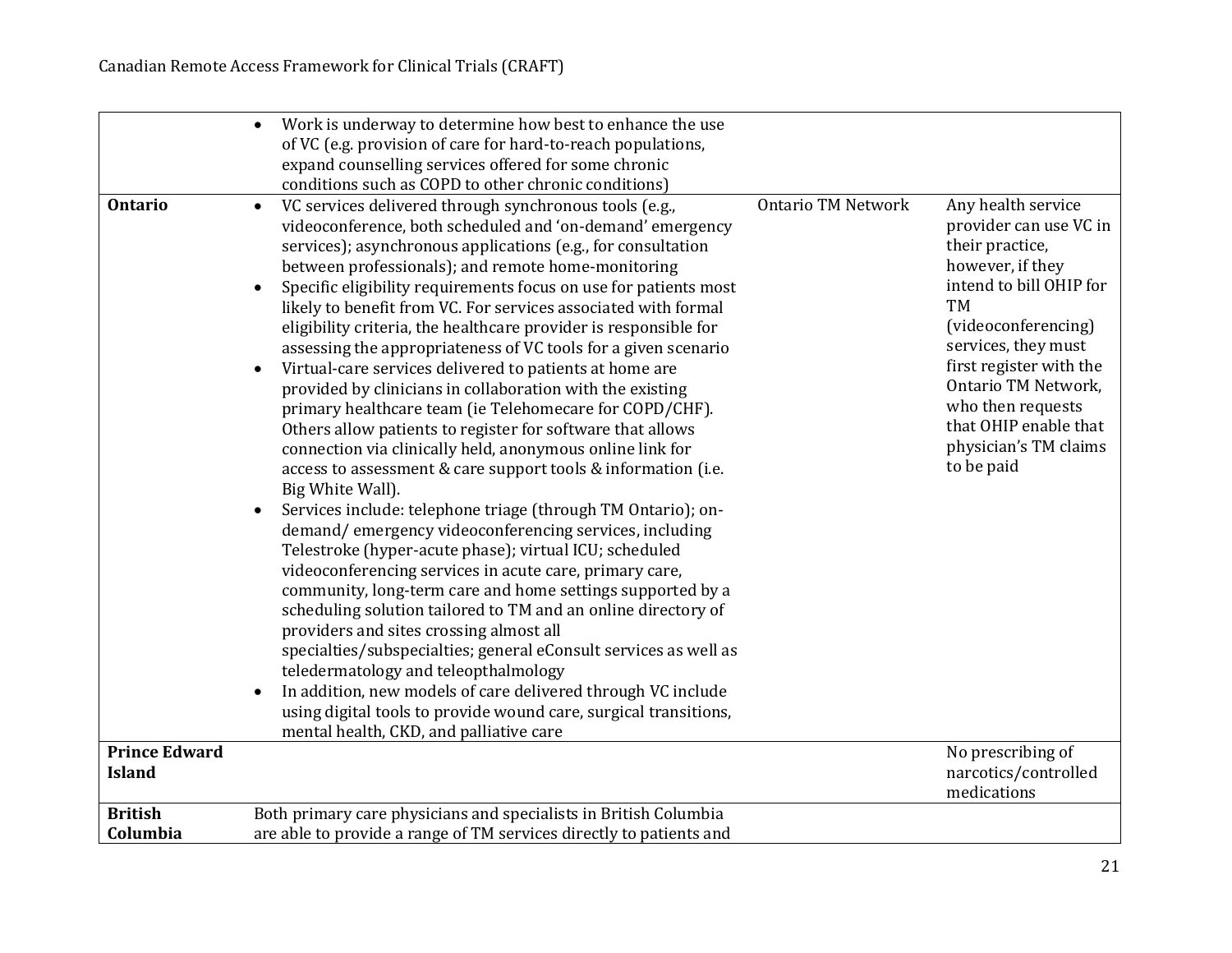|                                     | have not been restricted to using specific platforms, networks, or<br>TM facilities.                                                                                                                                                                                                                                                                                                                                                                                                                                                                                                                                                                                                                                                                                                                                                                                                                                                         |                                            |                                                                                                                                                                                                                                                                                                   |
|-------------------------------------|----------------------------------------------------------------------------------------------------------------------------------------------------------------------------------------------------------------------------------------------------------------------------------------------------------------------------------------------------------------------------------------------------------------------------------------------------------------------------------------------------------------------------------------------------------------------------------------------------------------------------------------------------------------------------------------------------------------------------------------------------------------------------------------------------------------------------------------------------------------------------------------------------------------------------------------------|--------------------------------------------|---------------------------------------------------------------------------------------------------------------------------------------------------------------------------------------------------------------------------------------------------------------------------------------------------|
| Quebec                              | Technologies include telephone, email, secure text messaging,<br>$\bullet$<br>videoconference and remote home monitoring<br>VC is divided into four broad groups: teleconsultation;<br>$\bullet$<br>teleexpertise; telemonitoring; and teleassistance:<br>Teleconsultations/teleexpertise/teleassistance - inter-<br>$\circ$<br>professional, in the absence of a patient; to provide<br>diagnostic or therapeutic advice or support for care<br>delivery<br>Telemonitoring - remote monitoring by a physician (e.g.<br>$\circ$<br>home monitoring of chronic conditions<br>Teleconsultation and TM services are restricted to settings<br>that are private and confidential<br>Most VC services are provided by specialists or to link<br>$\bullet$<br>specialists through TM networks set up by Rèseaux<br>Universitairs Intégrés de Santé, and include specialties such as<br>cardiology, ophthalmology, women's health and mental health | Rèseaux Universitairs<br>Intégrés de Santé | Physicians providing<br>virtual-care services<br>to residents of Quebec<br>(whether the<br>physician is within or<br>out of province) must<br>hold a permit to<br>practice by the<br>Collèges des Mèdicins<br>du Québec and be<br>enrolled on the Roll of<br>the Order                            |
| <b>New Brunswick</b>                | VC includes a broad range of services delivered through<br>technology, including TM services, teletriage, telehomecare<br>and remote patient monitoring, and Navicare/SoinsNavi                                                                                                                                                                                                                                                                                                                                                                                                                                                                                                                                                                                                                                                                                                                                                              | Horizon Health<br>Network                  | Physicians must be<br>licensed with a<br>medical regulatory<br>authority and register<br>on the TM Provider<br>List; for services that<br>yield direct reports to<br>hospitals (i.e.,<br>pathology, radiology),<br>and noninsured<br>services, physicians<br>must acquire a special<br>TM license |
| <b>Newfoundland</b><br>and Labrador | TM established over 30 years ago and is expanding to new<br>$\bullet$<br>locations and interested health care providers. Current focus<br>of care is on chronic disease management.                                                                                                                                                                                                                                                                                                                                                                                                                                                                                                                                                                                                                                                                                                                                                          |                                            | The College does not<br>issue TM licenses.<br>Physicians practicing<br>medicine via TM must<br>be licensed to practice                                                                                                                                                                            |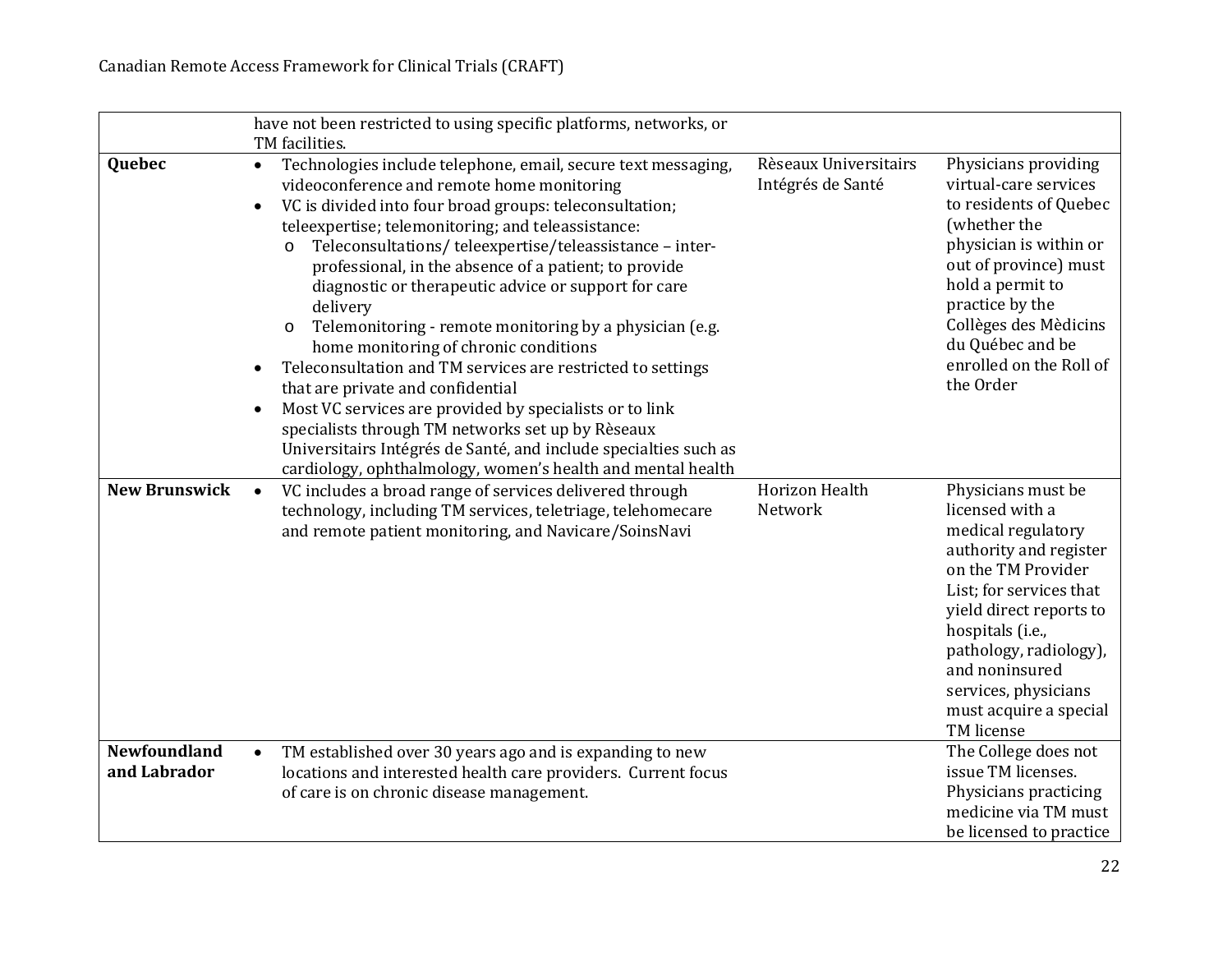|                    |                                                                                                                                                         |                                 | medicine in<br>Newfoundland and<br>Labrador and/or in<br>the jurisdiction in<br>which the physician is<br>located.                                                                                  |
|--------------------|---------------------------------------------------------------------------------------------------------------------------------------------------------|---------------------------------|-----------------------------------------------------------------------------------------------------------------------------------------------------------------------------------------------------|
| <b>Nova Scotia</b> | VC uses audio/video technology to connect patients with Nova<br>Scotia Health Authority and IWK Health Centre health care<br>providers, closer to home. | Nova Scotia Health<br>Authority | Not prescribe opioids<br>or other controlled<br>medications to<br>patients whom they<br>have not examined in<br>person, or with whom<br>they do not have a<br>longitudinal treating<br>relationship |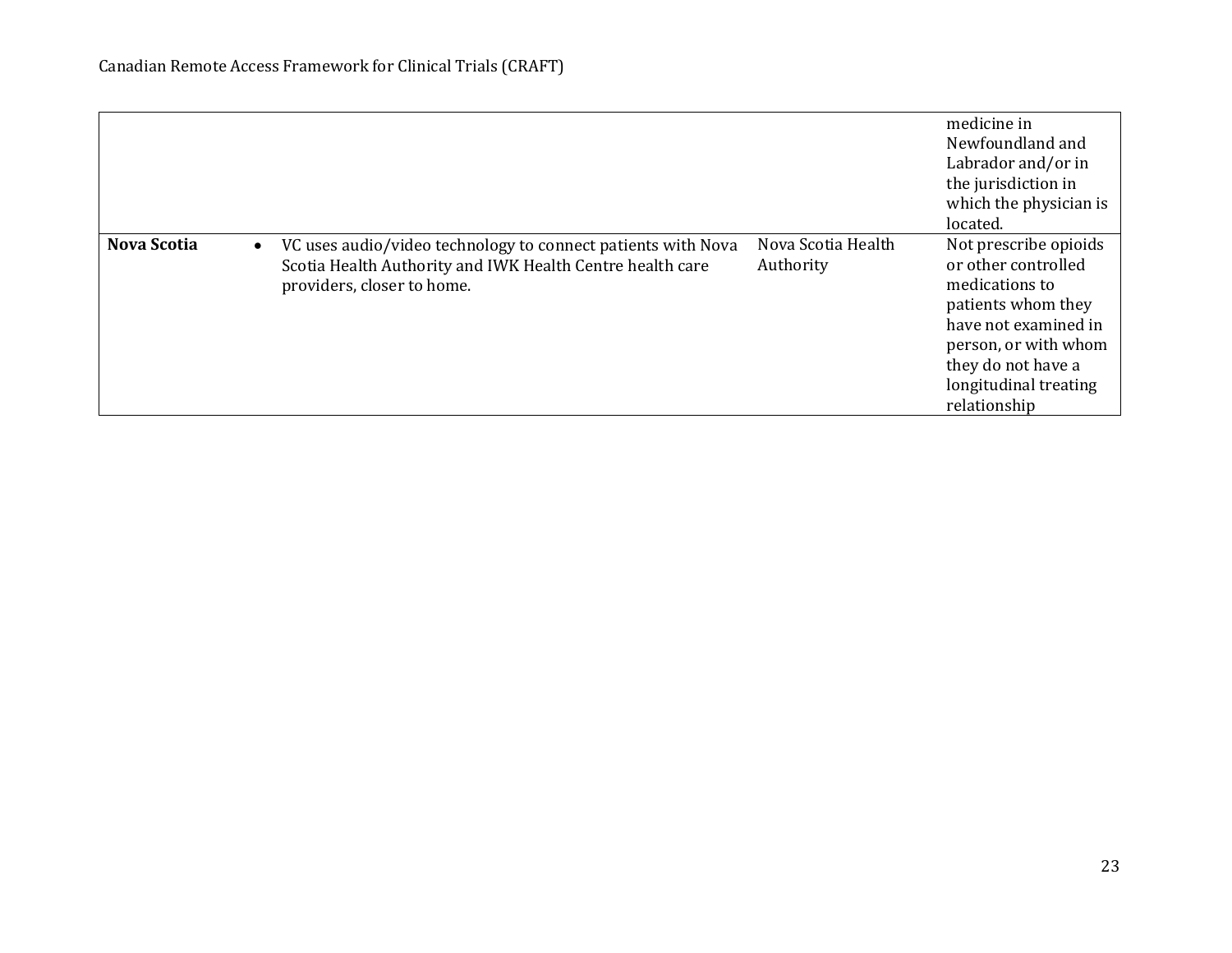#### <span id="page-26-0"></span>**References**

- 1. Downing, A., et al., *High hospital research participation and improved colorectal cancer survival outcomes: a population-based study.* Gut, 2017. **66**(1): p. 89-96.
- 2. BioNJ, *BioNJ Economic Impact Study of Clinical Trials Activity in New Jersey*. 2016.
- 3. Statistics Canada. *Focus on Geography Series, 2016 Census* 2017 April 18, 2019; Available from: [https://www12.statcan.gc.ca/census-recensement/2016/as-sa/fogs-spg/Facts-can](https://www12.statcan.gc.ca/census-recensement/2016/as-sa/fogs-spg/Facts-can-eng.cfm?Lang=Eng&GK=CAN&GC=01&TOPIC=1)[eng.cfm?Lang=Eng&GK=CAN&GC=01&TOPIC=1.](https://www12.statcan.gc.ca/census-recensement/2016/as-sa/fogs-spg/Facts-can-eng.cfm?Lang=Eng&GK=CAN&GC=01&TOPIC=1)
- 4. Canadian Organization of Medical Physicists. *Canadian Cancer Centres*. February 2020 ]; Available from: [https://www.comp-ocpm.ca/english/career-education/career](https://www.comp-ocpm.ca/english/career-education/career-resources/canadian-cancer-centres.html)[resources/canadian-cancer-centres.html.](https://www.comp-ocpm.ca/english/career-education/career-resources/canadian-cancer-centres.html)
- 5. Government of Canada, *Canada Health Act*, in *R.S.C.* . 1985: Canada.
- 6. UK Department for Business, E.I.S., *International Comparative Performance of the UK Research Base 2016*. 2016.
- 7. Government of Canada. *TCPS 2 (2018) - Chapter 1: Ethics Framework*. 2018 September 23, 2019 [cited 2020 January 8]; Available from[: https://ethics.gc.ca/eng/tcps2-eptc2\\_2018\\_chapter1](https://ethics.gc.ca/eng/tcps2-eptc2_2018_chapter1-chapitre1.html#b) [chapitre1.html#b.](https://ethics.gc.ca/eng/tcps2-eptc2_2018_chapter1-chapitre1.html#b)
- 8. Canadian Partnership Against Cancer, *The 2018 Cancer System Performance Report*. 2018: Toronto, Ontario.
- 9. Sinha, G., *United Kingdom Becomes the Cancer Clinical Trials Recruitment Capital of the World.* JNCI: Journal of the National Cancer Institute, 2007. **99**(6): p. 420-422.
- 10. Statistics Canada. *Population centre*. 2017 2019-01-03 [cited 2020 January 13]; Available from: [https://www12.statcan.gc.ca/census-recensement/2016/ref/dict/geo049a-eng.cfm.](https://www12.statcan.gc.ca/census-recensement/2016/ref/dict/geo049a-eng.cfm)
- 11. Humer, M.F. and B.G. Campling, *The Role of Telemedicine in Providing Thoracic Oncology Care to Remote Areas of British Columbia.* Curr Oncol Rep, 2017. **19**(8): p. 52.
- 12. Canadian Partnership Against Cancer, *Canadian Strategy for Cancer Control 2019-2029*. 2019.
- 13. Ontario Telemedicine Network, *OTN Annual Report 2017/18*. 2018.
- 14. Standing Senate Committee on Social Affairs, S.a.T., *Canada's Clinical Trial Infrastructure: A Prescription for Improved Access to New Medicines*. 2012.
- 
- 15. Clinical Trials Transformation Initiative, *Decentralized Clinical Trials*. 2018. 16. American Cancer Society Cancer Action Network, *Barriers to Patient Enrollment in Therapeutic Clinical Trials for Cancer: A Landscape Report*. 2018.
- 17. Unger, J.M., et al., *The Role of Clinical Trial Participation in Cancer Research: Barriers, Evidence, and Strategies.* Am Soc Clin Oncol Educ Book, 2016. **35**: p. 185-98.
- 18. Unger, J.M., et al., *Systematic Review and Meta-Analysis of the Magnitude of Structural, Clinical, and Physician and Patient Barriers to Cancer Clinical Trial Participation.* JNCI: Journal of the National Cancer Institute, 2019. **111**(3): p. 245-255.
- 19. Waddell, K., E.M. Scallan, and M.G. Wilson, *Rapid synthesis: Understanding the use of and compensation for virtual-care services in primary care*. 2018, McMaster Health Forum: Hamilton, Canada.
- 20. Khairat, S., et al., *Facilitating the Informed Consent Process Using Teleconsent: Protocol for a Feasibility and Efficacy Study.* JMIR Res Protoc, 2018. **7**(10): p. e11239.
- 21. Synnot, A., et al., *Audio-visual presentation of information for informed consent for participation in clinical trials.* Cochrane Database Syst Rev, 2014(5): p. Cd003717.
- 22. Welch, B., et al., *Teleconsent: A Novel Approach to Obtain Informed Consent for Research.* Contemporary Clinical Trials Communications, 2016. **3**.
- 23. Basch, E., et al., *Overall Survival Results of a Trial Assessing Patient-Reported Outcomes for Symptom Monitoring During Routine Cancer Treatment.* JAMA, 2017. **318**(2): p. 197-198.
- 24. Sabesan, S. and J. Zalcberg, *Telehealth models could be extended to conducting clinical trials-a teletrial approach.* Eur J Cancer Care (Engl), 2018. **27**(2): p. e12587.